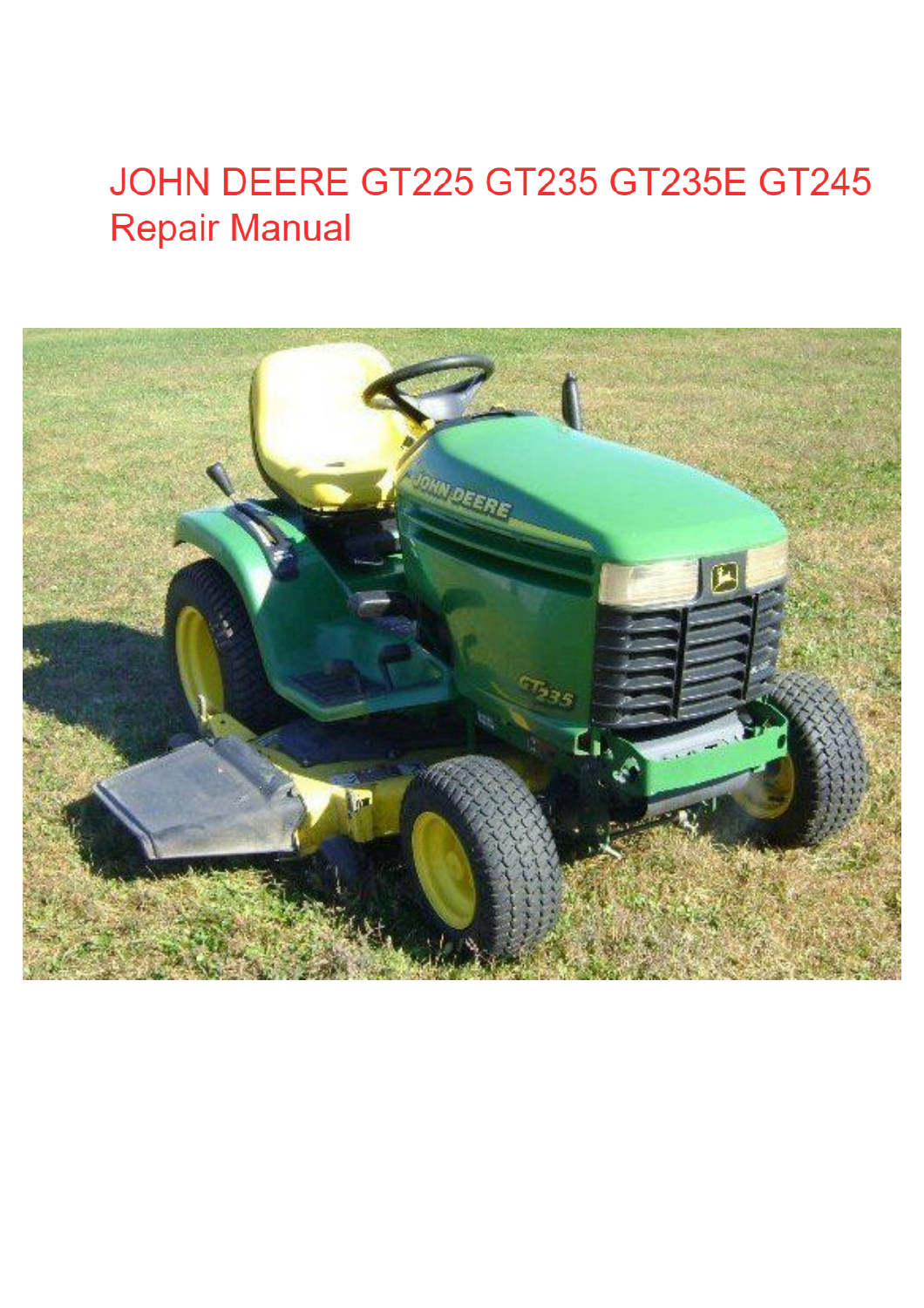## **JOHN DEERE WORLDWIDE COMMERCIAL & CONSUMER EQUIPMENT DIVISION**

**Garden Tractors GT225, GT235, GT235E and GT245**

## **TM1756 MARCH 2005 TECHNICAL MANUAL**



**North American Version Litho in U.S.A.**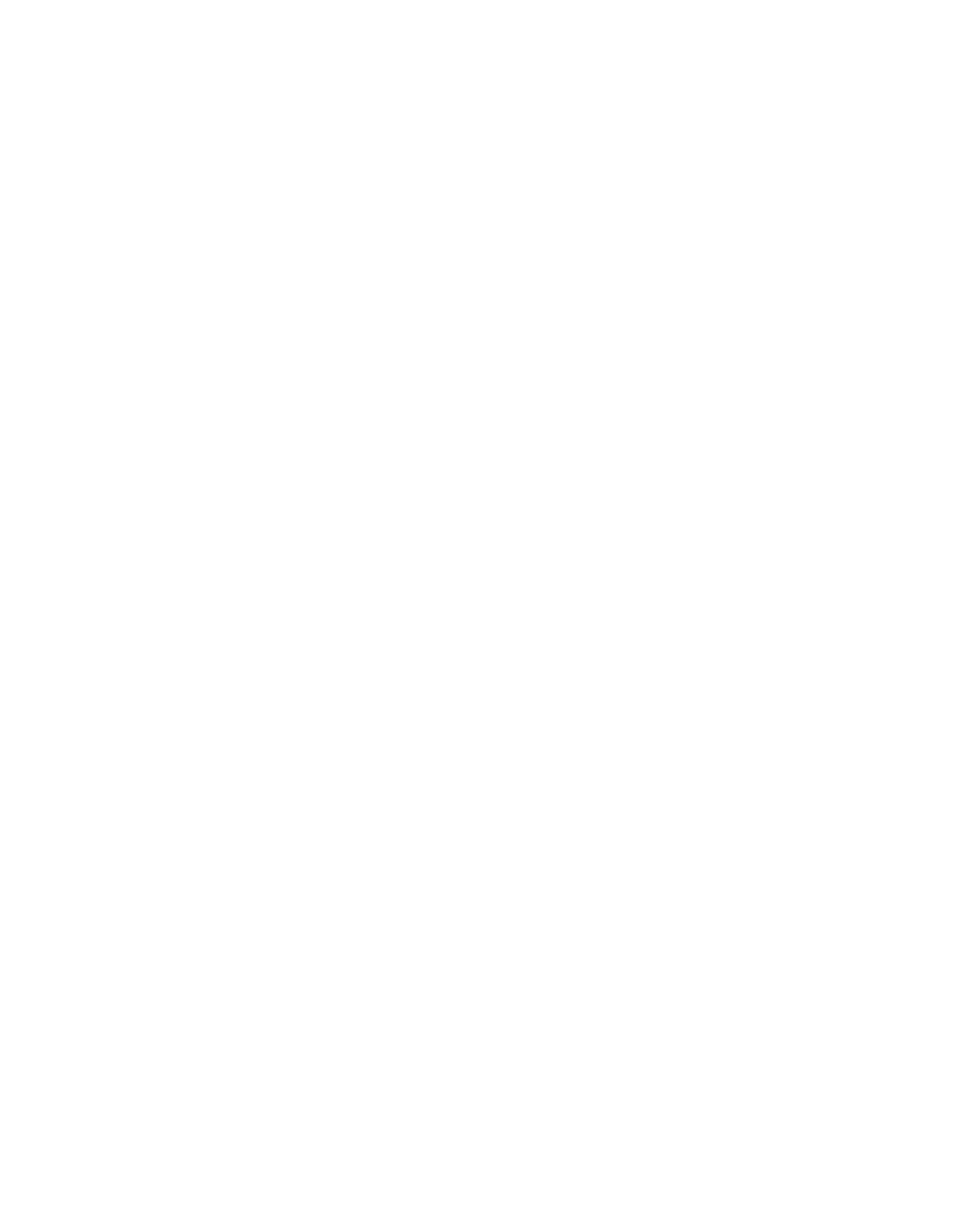#### **Manual Description**

This technical manual is written for an experienced technician and contains sections that are specifically for this product. It is a part of a total product support program.

The manual is organized so that all the information on a particular system is kept together. The order of grouping is as follows:

- Table of Contents
- Specifications and Information
- **Identification Numbers**
- Tools and Materials
- Component Location
- Schematics and Harnesses
- **Theory of Operation**
- Operation and Diagnostics
- **Diagnostics**
- **Tests and Adjustments**
- **Repair**
- **Other**

#### *NOTE: Depending on the particular section or system being covered, not all of the above groups may be used.*

The bleed tabs for the pages of each section will align with the sections listed on this page. Page numbering is consecutive from the beginning of the Safety section through the last section.

We appreciate your input on this manual. If you find any errors or want to comment on the layout of the manual please contact us.

> All information, illustrations and specifications in this manual are based on the latest information at the time of publication. The right is reserved to make changes at any time without notice. COPYRIGHT© 2005 Deere & Co. John Deere Worldwide Commercial and Consumer Equipment Division All rights reserved Previous Editions COPYRIGHT© 2002, 2003

**Safety**

**Specifications and Information**

**Engine - Kohler**

**Engine - Briggs & Stratton**

**Engine - Kawasaki (FH580V)**

**Engine - Kawasaki (FH601V)**

**Electrical**

**Power Train - Hydrostatic**

**Steering**

**Attachments**

**Miscellaneous**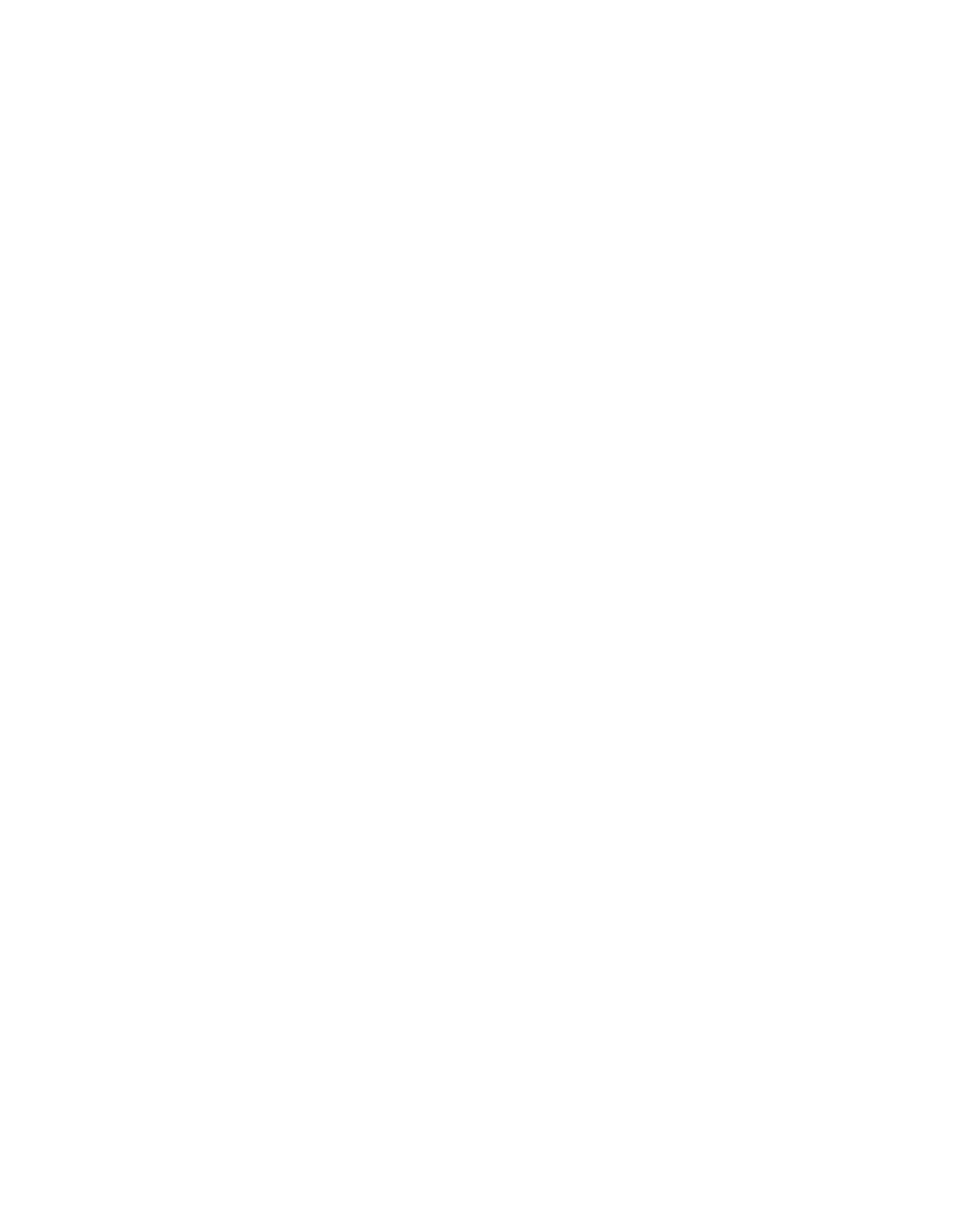## **Recognize Safety Information**



This is the safety-alert symbol. When you see this symbol on your machine or in this manual, be alert to the potential for personal injury.

Follow recommended precautions and safe servicing practices.

#### **Understand Signal Words**

A signal word - DANGER, WARNING, or CAUTION - is used with the safety-alert symbol. DANGER identifies the most serious hazards.

DANGER or WARNING safety signs are located near specific hazards. General precautions are listed on CAUTION safety signs. CAUTION also calls attention to safety messages in this manual.

## **Replace Safety Signs**



Replace missing or damaged safety signs. See the machine operator's manual for correct safety sign placement.

#### **Handle Fluids Safely - Avoid Fires**

**Be Prepared For Emergencies**



- When you work around fuel, do not smoke or work near heaters or other fire hazards.
- Store flammable fluids away from fire hazards. Do not incinerate or puncture pressurized containers.
- Make sure machine is clean of trash, grease, and debris.
- Do not store oily rags; they can ignite and burn spontaneously.
- Be prepared if a fire starts.
- Keep a first aid kit and fire extinguisher handy.

• Keep emergency numbers for doctors, ambulance service, hospital, and fire department near your telephone.

## **Use Care In Handling and Servicing Batteries**



MIF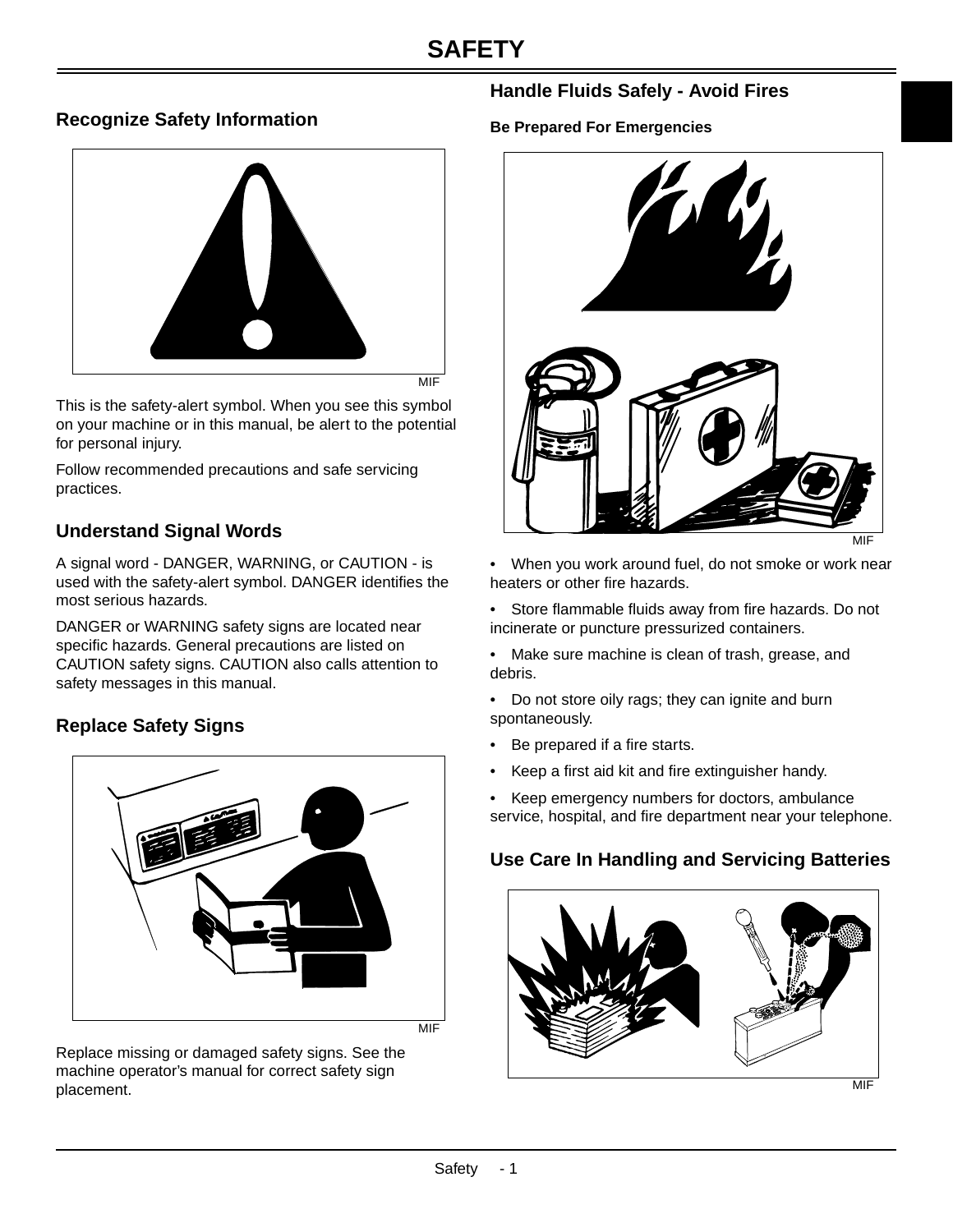## **Prevent Battery Explosions**

- Keep sparks, lighted matches, and open flame away from the top of battery. Battery gas can explode.
- Never check battery charge by placing a metal object across the posts. Use a volt-meter or hydrometer.
- Do not charge a frozen battery; it may explode. Warm battery to 16°C (60°F).

#### **Prevent Acid Burns**

• Sulfuric acid in battery electrolyte is poisonous. It is strong enough to burn skin, eat holes in clothing, and cause blindness if splashed into eyes.

#### **Avoid acid burns by:**

- 1. Filling batteries in a well-ventilated area.
- 2. Wearing eye protection and rubber gloves.
- 3. Avoiding breathing fumes when electrolyte is added.
- 4. Avoiding spilling or dripping electrolyte.
- 5. Use proper jump start procedure.

#### **If you spill acid on yourself:**

- 1. Flush your skin with water.
- 2. Apply baking soda or lime to help neutralize the acid.
- 3. Flush your eyes with water for 10 15 minutes.
- 4. Get medical attention immediately.

#### **If acid is swallowed:**

- 1. Drink large amounts of water or milk.
- 2. Then drink milk of magnesia, beaten eggs, or vegetable oil.
- 3. Get medical attention immediately.

## **Wear Protective Clothing**



MIF

Wear close fitting clothing and safety equipment appropriate to the job.

Prolonged exposure to loud noise can cause impairment or loss of hearing. Wear a suitable hearing protective device

such as earmuffs or earplugs to protect against objectionable or uncomfortable loud noises.

Operating equipment safely requires the full attention of the operator. Do not wear radio or music headphones while operating machine.

#### **Use Care Around High-Pressure Fluid Lines**

#### **Avoid High-Pressure Fluids**



Escaping fluid under pressure can penetrate the skin causing serious injury.

Avoid injury from escaping fluid under pressure by stopping the engine and relieving pressure in the system before disconnecting or connecting hydraulic or other lines. Tighten all connections before applying pressure.

Search for leaks with a piece of cardboard. Protect hands and body from high pressure fluids.

If an accident occurs, see a doctor immediately. Any fluid injected into the skin must be surgically removed within a few hours or gangrene may result. Doctors unfamiliar with this type of injury should reference a knowledgeable medical source. Such information is available from Deere & Company Medical Department in Moline, Illinois, U.S.A.

#### **Avoid Heating Near Pressurized Fluid Lines**



Flammable spray can be generated by heating near pressurized fluid lines, resulting in severe burns to yourself and bystanders. Do not heat by welding, soldering, or using a torch near pressurized fluid lines or other flammable materials. Pressurized lines can be accidentally cut when heat goes beyond the immediate flame area.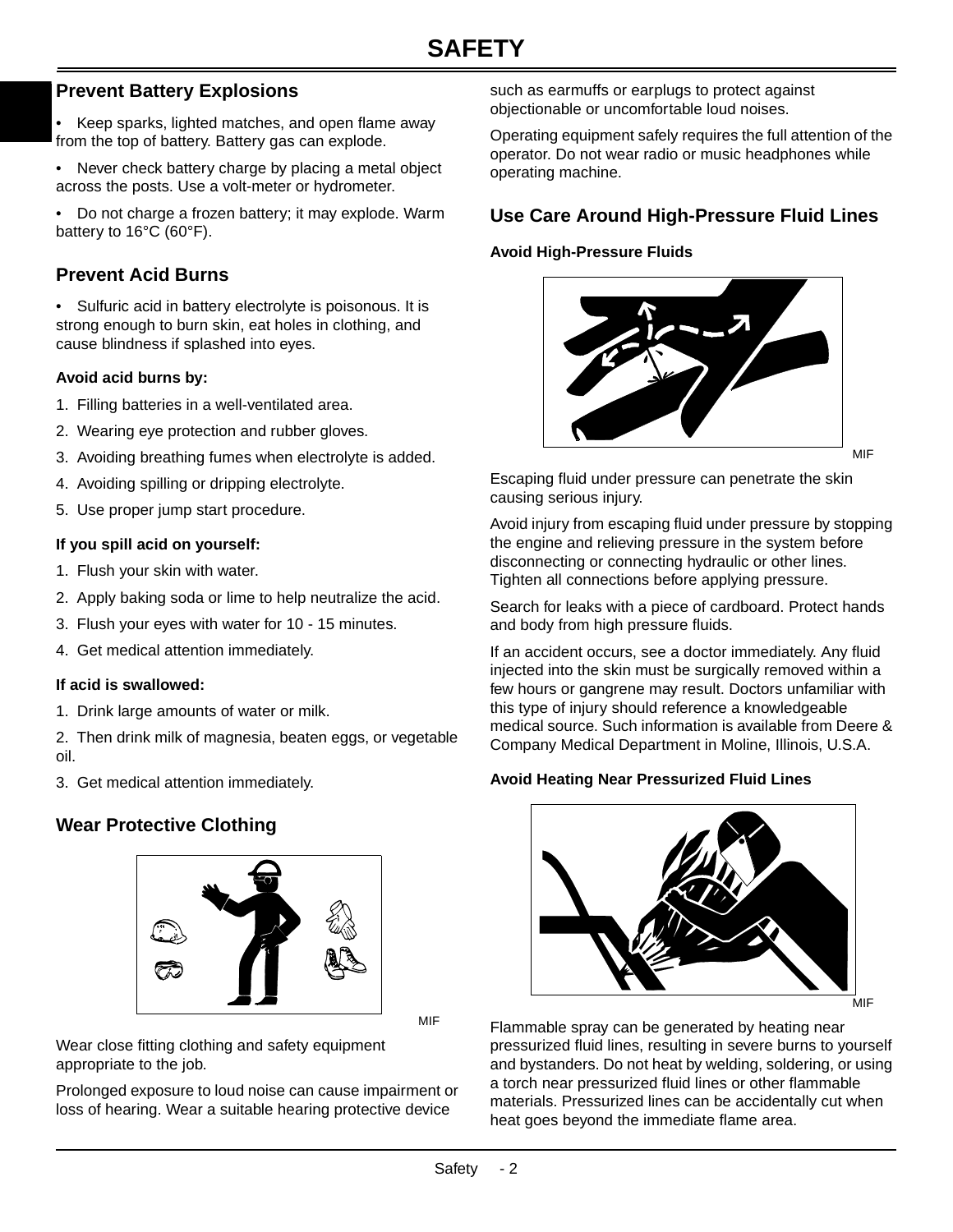## **Service Machines Safely**



MIF

Tie long hair behind your head. Do not wear a necktie, scarf, loose clothing, or necklace when you work near machine tools or moving parts. If these items were to get caught, severe injury could result.

Remove rings and other jewelry to prevent electrical shorts and entanglement in moving parts.

## **Use Proper Tools**

Use tools appropriate to the work. Makeshift tools and procedures can create safety hazards. Use power tools only to loosen threaded parts and fasteners. For loosening and tightening hardware, use the correct size tools. **DO NOT** use U.S. measurement tools on metric fasteners. Avoid bodily injury caused by slipping wrenches. Use only service parts meeting John Deere specifications.

## **Park Machine Safely**



**Before working on the machine:**

- 1. Lower all equipment to the ground.
- 2. Stop the engine and remove the key.
- 3. Disconnect the battery ground strap.
- 4. Hang a "DO NOT OPERATE" tag in operator station.

## **Using 120 Volt Electric Outlet System Safely**

• 120 Volt electric outlet system is an on-board highvoltage generator. Failure to observe all safety messages may result in property damage, injury or death.

• Do not use 120 Volt electric outlet system as a backup for a main power source, such as in a house that is powered by a utility company. Doing so may cause a power backfeed that could electrocute utility workers or others who contact power lines.

Do not use 120 Volt electric outlet system in an enclosed area. Engine gives off carbon monoxide. Breathing carbon monoxide can cause illness, unconsciousness or death.

- Do not use 120 Volt electric outlet system in wet conditions.
- Do not use 120 Volt electric outlet system if it does not pass all safety system tests.
- A ground fault occurs when, instead of following its normal safe path, electricity passes through a person's body to the ground. Ground fault circuit interrupter (GFCI) shuts off power to receptacle if it detects a ground fault.
- GFCI receptacle protects against ground faults. It does not protect against current overloads, short circuits or shocks.
- Do not use 120 Volt electric outlet system if electric power is lost and cannot be restored by resetting GFCI or 120 Volt electric outlet system.
- Do not use 120 Volt electric outlet system with hood open.
- Do not modify 120 Volt electric outlet system in any way.
- Perform only service functions described in this manual. For all other service, see a John Deere dealer.
- Use only John Deere approved replacement parts.

• Do not connect a battery charger to 120 Volt electric outlet system. Connecting this way may damage certain types of battery chargers.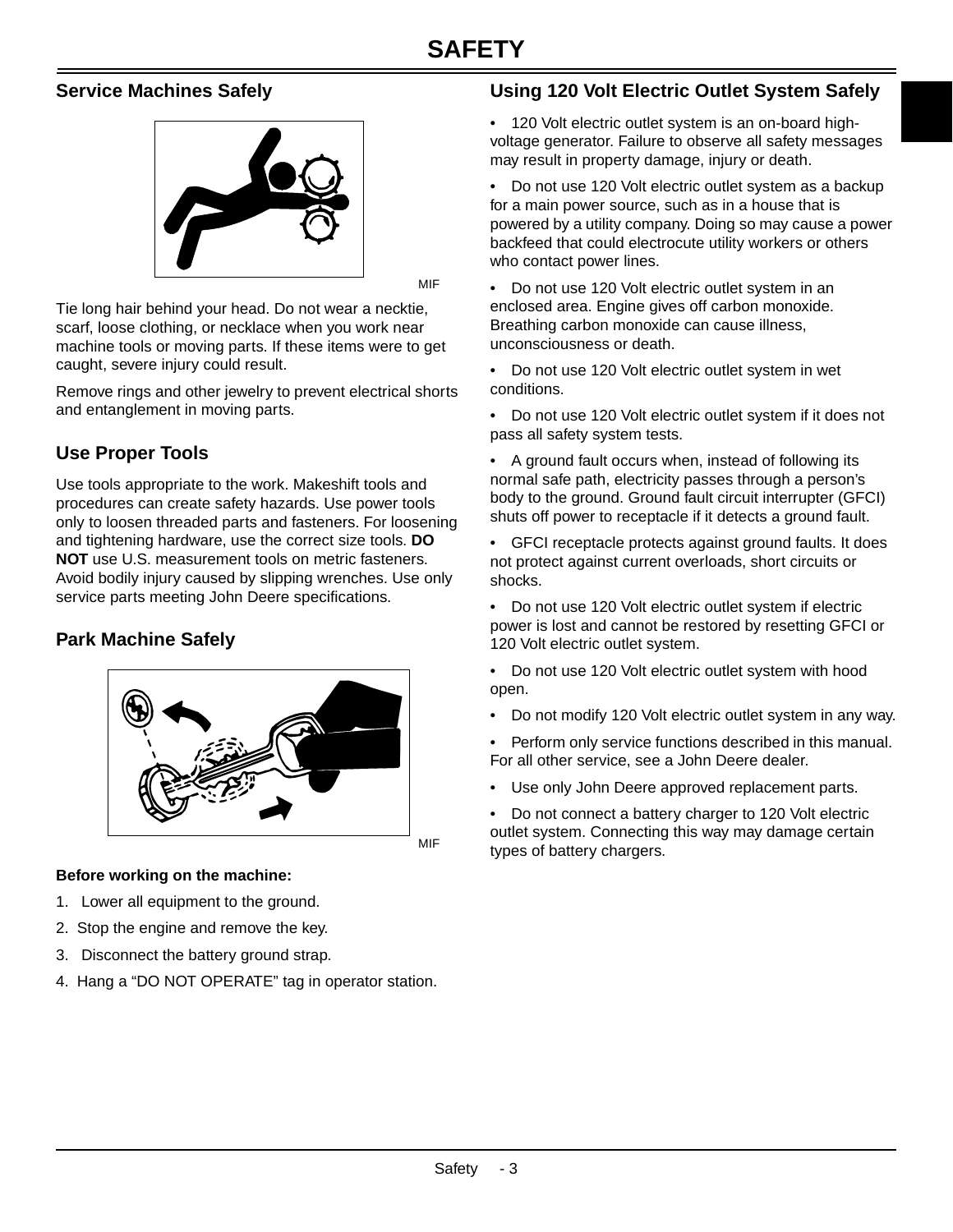#### **Support Machine Properly and Use Proper Lifting Equipment**



MIF

If you must work on a lifted machine or attachment, securely support the machine or attachment.

Do not support the machine on cinder blocks, hollow tiles, or props that may crumble under continuous load. Do not work under a machine that is supported solely by a jack. Follow recommended procedures in this manual.

Lifting heavy components incorrectly can cause severe injury or machine damage. Follow recommended procedure for removal and installation of components in the manual.

## **Work In Clean Area**

#### **Before starting a job:**

- 1. Clean work area and machine.
- 2. Make sure you have all necessary tools to do your job.
- 3. Have the right parts on hand.

4. Read all instructions thoroughly; do not attempt shortcuts.

## **Using High Pressure Washers**

Directing pressurized water at electronic/electrical components or connectors, bearings, hydraulic seals, fuel injection pumps or other sensitive parts and components may cause product malfunctions. Reduce pressure and spray at a 45 to 90 degree angle.

## **Illuminate Work Area Safely**

Illuminate your work area adequately but safely. Use a portable safety light for working inside or under the machine. Make sure the bulb is enclosed by a wire cage. The hot filament of an accidentally broken bulb can ignite spilled fuel or oil.

#### **Work In Ventilated Area**



MIF

Engine exhaust fumes can cause sickness or death. If it is necessary to run an engine in an enclosed area, remove the exhaust fumes from the area with an exhaust pipe extension.

If you do not have an exhaust pipe extension, open the doors and get outside air into the area.

## **Warning: California Proposition 65 Warning**

Gasoline engine exhaust from this product contains chemicals known to the State of California to cause cancer, birth defects, or other reproductive harm.

Diesel engine exhaust and some of its constituents are known to the State of California to cause cancer, birth defects, and other reproductive harm.

## **Remove Paint Before Welding or Heating**

Avoid potentially toxic fumes and dust. Hazardous fumes can be generated when paint is heated by welding, soldering, or using a torch. Do all work outside or in a well ventilated area. Dispose of paint and solvent properly. Remove paint before welding or heating: If you sand or grind paint, avoid breathing the dust. Wear an approved respirator. If you use solvent or paint stripper, remove stripper with soap and water before welding. Remove solvent or paint stripper containers and other flammable material from area. Allow fumes to disperse at least 15 minutes before welding or heating.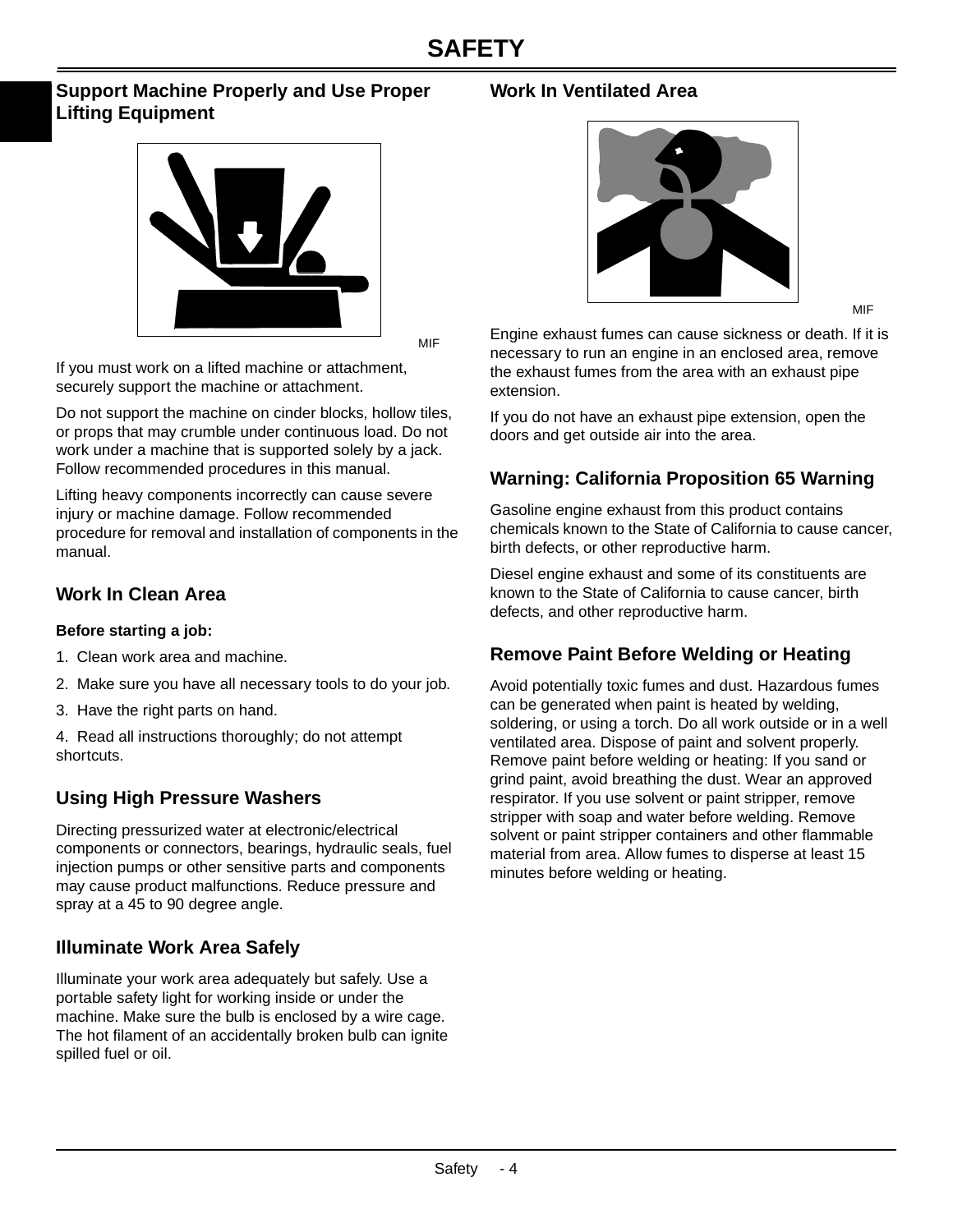## **Avoid Harmful Asbestos Dust**

Avoid breathing dust that may be generated when handling components containing asbestos fibers. Inhaled asbestos fibers may cause lung cancer.

Components in products that may contain asbestos fibers are brake pads, brake band and lining assemblies, clutch plates, and some gaskets. The asbestos used in these components is usually found in a resin or sealed in some way. Normal handling is not hazardous as long as airborne dust containing asbestos is not generated.

Avoid creating dust. Never use compressed air for cleaning. Avoid brushing or grinding material containing asbestos. When servicing, wear an approved respirator. A special vacuum cleaner is recommended to clean asbestos. If not available, apply a mist of oil or water on the material containing asbestos. Keep bystanders away from the area.

## **Service Tires Safely**



MIF

Explosive separation of a tire and rim parts can cause serious injury or death.

Do not attempt to mount a tire unless you have the proper equipment and experience to perform the job.

Always maintain the correct tire pressure. Do not inflate the tires above the recommended pressure. Never weld or heat a wheel and tire assembly. The heat can cause an increase in air pressure resulting in a tire explosion. Welding can structurally weaken or deform the wheel.

When inflating tires, use a clip-on chuck and extension hose long enough to allow you to stand to one side and NOT in front of or over the tire assembly. Use a safety cage if available.

Check wheels for low pressure, cuts, bubbles, damaged rims or missing lug bolts and nuts.

#### **Avoid Injury From Rotating Blades, Augers and PTO Shafts**



Keep hands and feet away while machine is running. Shut off power to service, lubricate or remove mower blades, augers or PTO shafts.

## **Service Cooling System Safely**



MIF

Explosive release of fluids from pressurized cooling system can cause serious burns.

Shut off machine. Only remove filler cap when cool enough to touch with bare hands. Slowly loosen cap to first stop to relieve pressure before removing completely.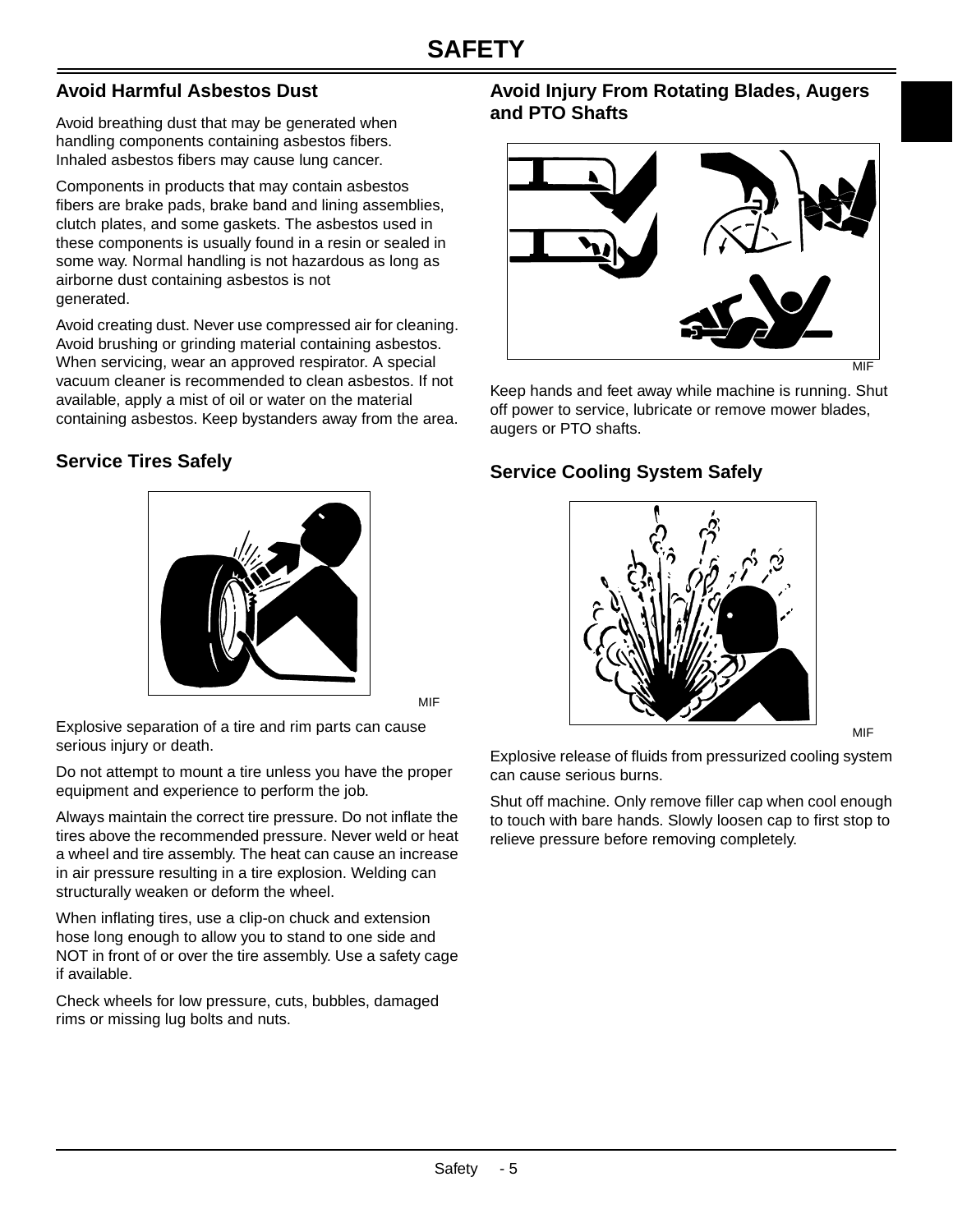## **SAFET**

## **Handle Chemical Products Safely**



Direct exposure to hazardous chemicals can cause serious injury. Potentially hazardous chemicals used with John Deere equipment include such items as lubricants, coolants, paints, and adhesives.

A Material Safety Data Sheet (MSDS) provides specific details on chemical products: physical and health hazards, safety procedures, and emergency response techniques. Check the MSDS before you start any job using a hazardous chemical. That way you will know exactly what the risks are and how to do the job safely. Then follow procedures and recommended equipment.

## **Dispose of Waste Properly**

Improperly disposing of waste can threaten the environment and ecology. Potentially harmful waste used with John Deere equipment include such items as oil, fuel, coolant, brake fluid, filters, and batteries. Use leakproof containers when draining fluids. Do not use food or beverage containers that may mislead someone into drinking from them. Do not pour waste onto the ground, down a drain, or into any water source. Inquire on the proper way to recycle or dispose of waste from your local environmental or recycling center, or from your John Deere dealer.

#### **Live With Safety**



Before returning machine to customer, make sure machine is functioning properly, especially the safety systems. Install all guards and shields.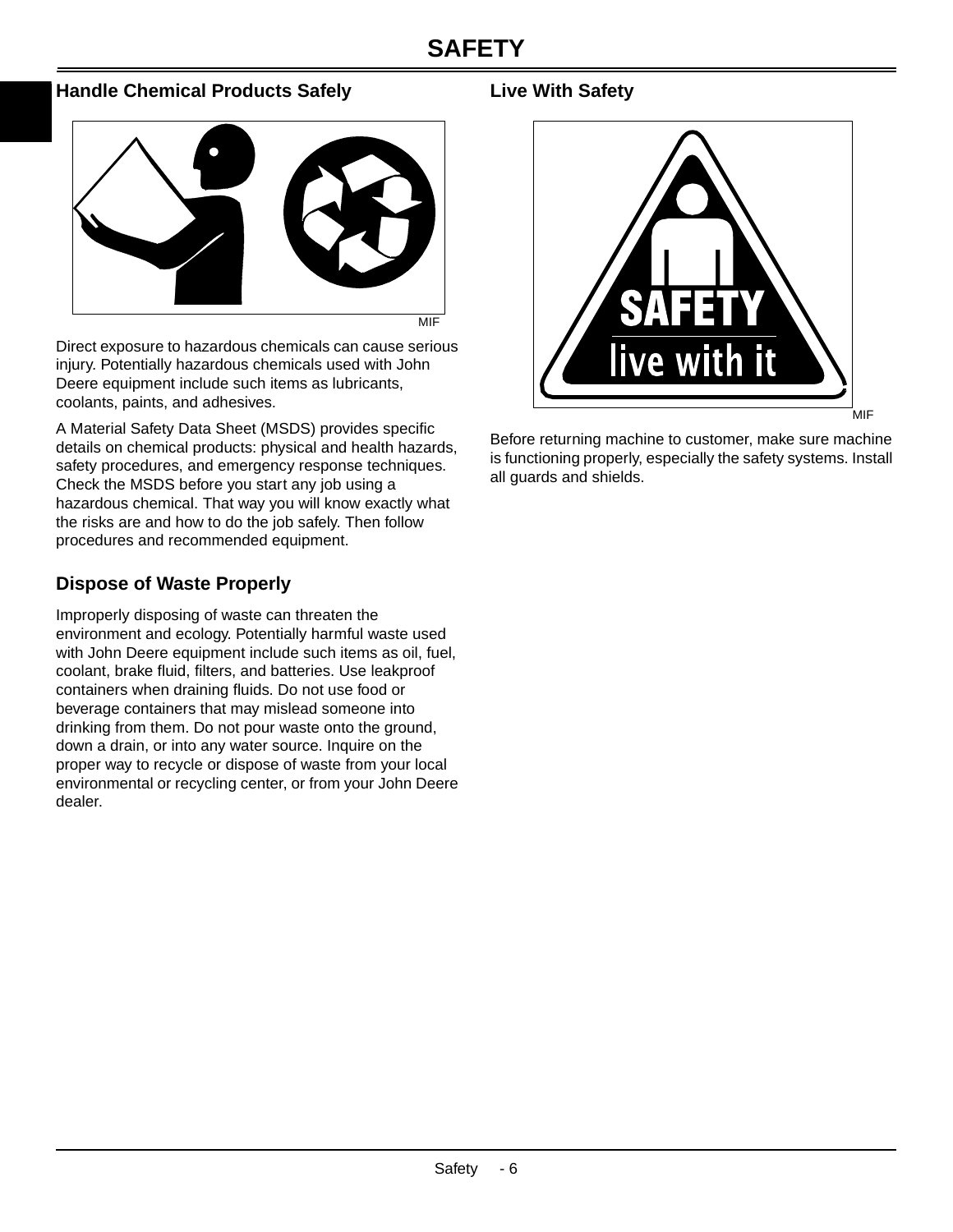#### **Table of Contents**

| Metric Fastener Torque Values9            |  |
|-------------------------------------------|--|
| Inch Fastener Torque Values10             |  |
|                                           |  |
|                                           |  |
|                                           |  |
| Engine Oil - North America12              |  |
|                                           |  |
|                                           |  |
| Hydrostatic Transmission Oil13            |  |
|                                           |  |
|                                           |  |
|                                           |  |
|                                           |  |
|                                           |  |
|                                           |  |
|                                           |  |
| Serial Number Locations 15                |  |
| Product Identification Number (PIN)15     |  |
| Engine Identification Number - Kohler15   |  |
| Engine Identification Number - Kawasaki15 |  |
| <b>Engine Identification Number -</b>     |  |
|                                           |  |
| <b>Hydrostatic Transaxle</b>              |  |
|                                           |  |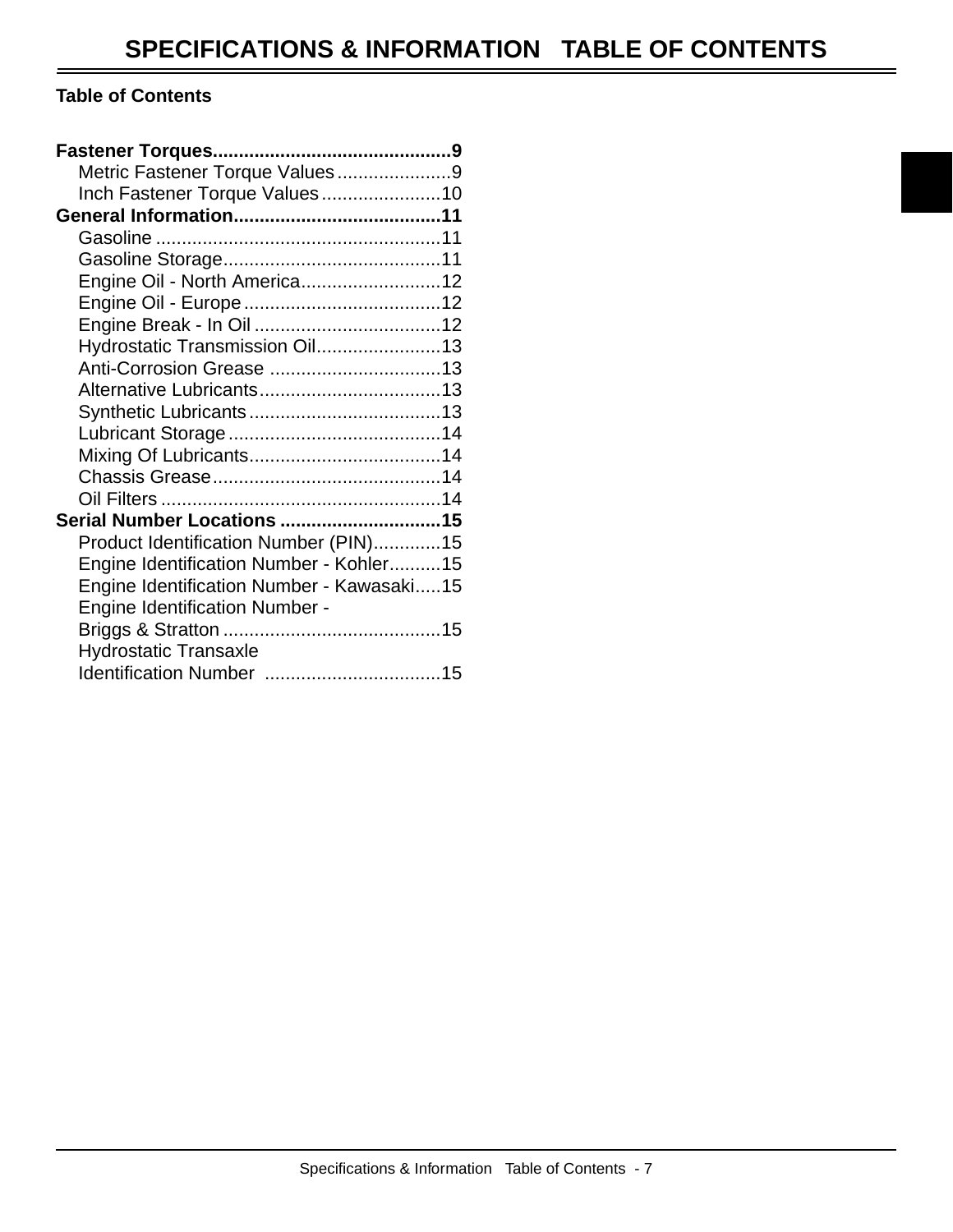

Specifications & Information Table of Contents - 8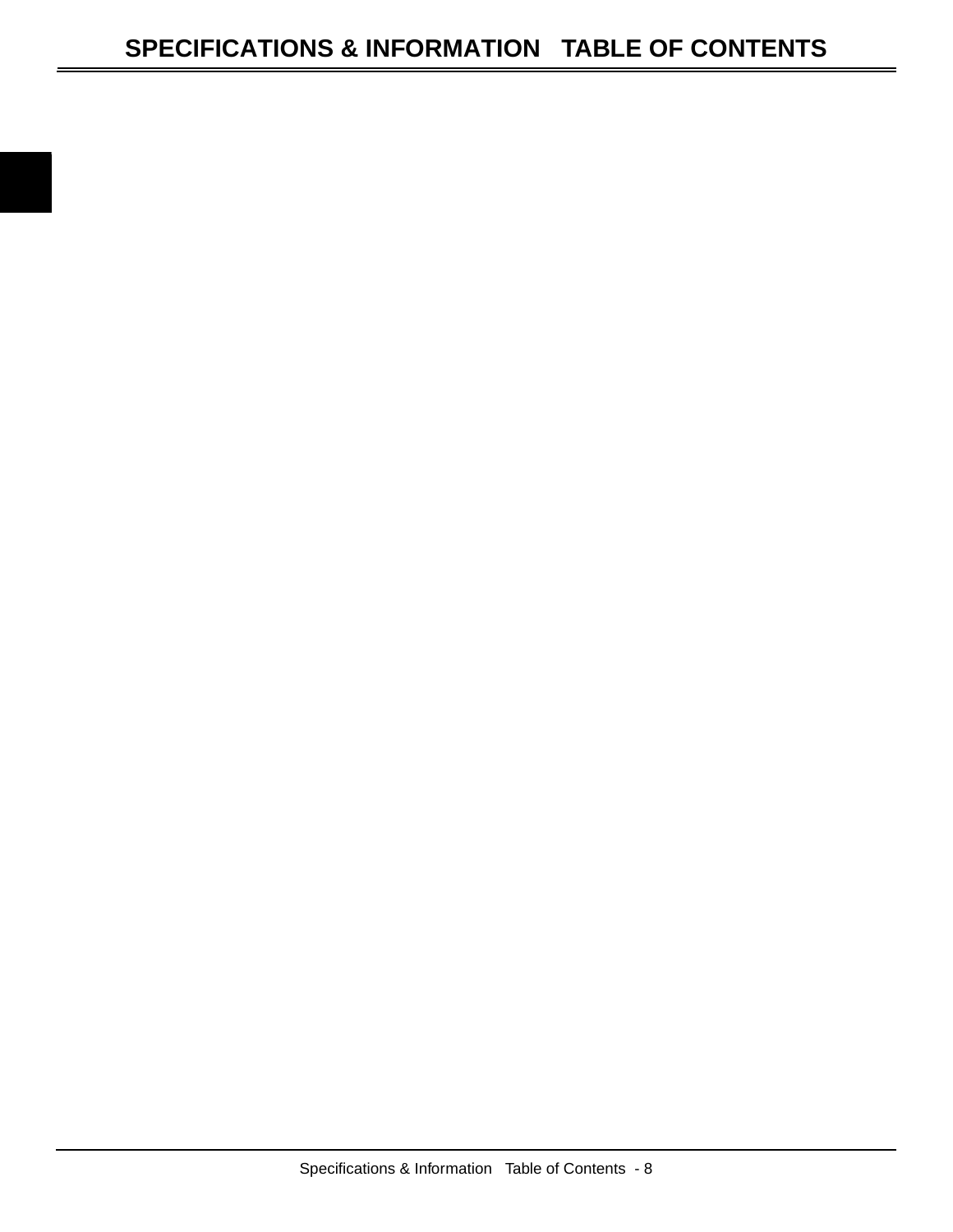#### <span id="page-13-0"></span>**Fastener Torques**

#### **Metric Fastener Torque Values**

| <b>Property</b><br><b>Class</b><br>and<br>Head<br><b>Markings</b>       | 4.8<br>4.8<br>4.8<br>o | 8.8<br>9.8<br>$\sqrt{9.8}$<br>$\sqrt{8.8}$<br>8.8<br> 9.8 | 10.9<br>$\mathcal{N}^{10.9}$<br>10.9 | 12.9<br>12.9<br>12.9<br>12.9 |
|-------------------------------------------------------------------------|------------------------|-----------------------------------------------------------|--------------------------------------|------------------------------|
| <b>Property</b><br><b>Class</b><br>and<br><b>Nut</b><br><b>Markings</b> | 5<br>ທ                 | 10<br>$\tilde{e}$                                         | 10<br>$\tilde{e}$                    | 12<br>N                      |

|                | <b>IVIIF</b> |                       |      |                       |                  |              |      |            |        |              |      |                   |      |       |      |       |
|----------------|--------------|-----------------------|------|-----------------------|------------------|--------------|------|------------|--------|--------------|------|-------------------|------|-------|------|-------|
|                | Class 4.8    |                       |      |                       | Class 8.8 or 9.8 |              |      | Class 10.9 |        |              |      | <b>Class 12.9</b> |      |       |      |       |
|                |              | Dry a<br>Lubricated a |      | Lubricated a<br>Dry a |                  | Lubricated a |      | Dry a      |        | Lubricated a |      | Dry a             |      |       |      |       |
| <b>SIZE</b>    | N•m          | lb-ft                 | N•m  | Ib-ft                 | N•m              | Ib-ft        | N•m  | Ib-ft      | $N$ •m | lb-ft        | N•m  | Ib-ft             | N•m  | Ib-ft | N•m  | Ib-ft |
| M <sub>6</sub> | 4.8          | 3.5                   | 6    | 4.5                   | $\boldsymbol{9}$ | 6.5          | 11   | 8.5        | 13     | 9.5          | 17   | 12                | 15   | 11.5  | 19   | 14.5  |
| M <sub>8</sub> | 12           | 8.5                   | 15   | 11                    | 22               | 16           | 28   | 20         | 32     | 24           | 40   | 30                | 37   | 28    | 47   | 35    |
| M10            | 23           | 17                    | 29   | 21                    | 43               | 32           | 55   | 40         | 63     | 47           | 80   | 60                | 75   | 55    | 95   | 70    |
| M12            | 40           | 29                    | 50   | 37                    | 75               | 55           | 95   | 70         | 110    | 80           | 140  | 105               | 130  | 95    | 165  | 120   |
| M14            | 63           | 47                    | 80   | 60                    | 120              | 88           | 150  | 110        | 175    | 130          | 225  | 165               | 205  | 150   | 260  | 109   |
| M16            | 100          | 73                    | 125  | 92                    | 190              | 140          | 240  | 175        | 275    | 200          | 350  | 225               | 320  | 240   | 400  | 300   |
| M18            | 135          | 100                   | 175  | 125                   | 260              | 195          | 330  | 250        | 375    | 275          | 475  | 350               | 440  | 325   | 560  | 410   |
| M20            | 190          | 140                   | 240  | 180                   | 375              | 275          | 475  | 350        | 530    | 400          | 675  | 500               | 625  | 460   | 800  | 580   |
| M22            | 260          | 190                   | 330  | 250                   | 510              | 375          | 650  | 475        | 725    | 540          | 925  | 675               | 850  | 625   | 1075 | 800   |
| M24            | 330          | 250                   | 425  | 310                   | 650              | 475          | 825  | 600        | 925    | 675          | 1150 | 850               | 1075 | 800   | 1350 | 1000  |
| M27            | 490          | 360                   | 625  | 450                   | 950              | 700          | 1200 | 875        | 1350   | 1000         | 1700 | 1250              | 1600 | 1150  | 2000 | 1500  |
| M30            | 675          | 490                   | 850  | 625                   | 1300             | 950          | 1650 | 1200       | 1850   | 1350         | 2300 | 1700              | 2150 | 1600  | 2700 | 2000  |
| M33            | 900          | 675                   | 1150 | 850                   | 1750             | 1300         | 2200 | 1650       | 2500   | 1850         | 3150 | 2350              | 2900 | 2150  | 3700 | 2750  |
| M36            | 1150         | 850                   | 1450 | 1075                  | 2250             | 1650         | 2850 | 2100       | 3200   | 2350         | 4050 | 3000              | 3750 | 2750  | 4750 | 3500  |

DO NOT use these hand torque values if a different torque value or tightening procedure is given for a specific application. Torque values listed are for general use only and include a ±10% variance factor. Check tightness of fasteners periodically. DO NOT use air powered wrenches.

Shear bolts are designed to fail under predetermined loads. Always replace shear bolts with identical grade.

Fasteners should be replaced with the same grade. Make sure fastener threads are clean and that you properly start thread engagement. This will prevent them from failing when tightening.

When bolt and nut combination fasteners are used, torque values should be applied to the NUT instead of the bolt head.

Tighten toothed or serrated-type locknuts to the full torque value.

a *"Lubricated" means coated with a lubricant such as engine oil, or fasteners with phosphate and oil coatings. "Dry" means plain or zinc plated (yellow dichromate - Specification JDS117) without any lubrication*.

Reference: JDS - G200.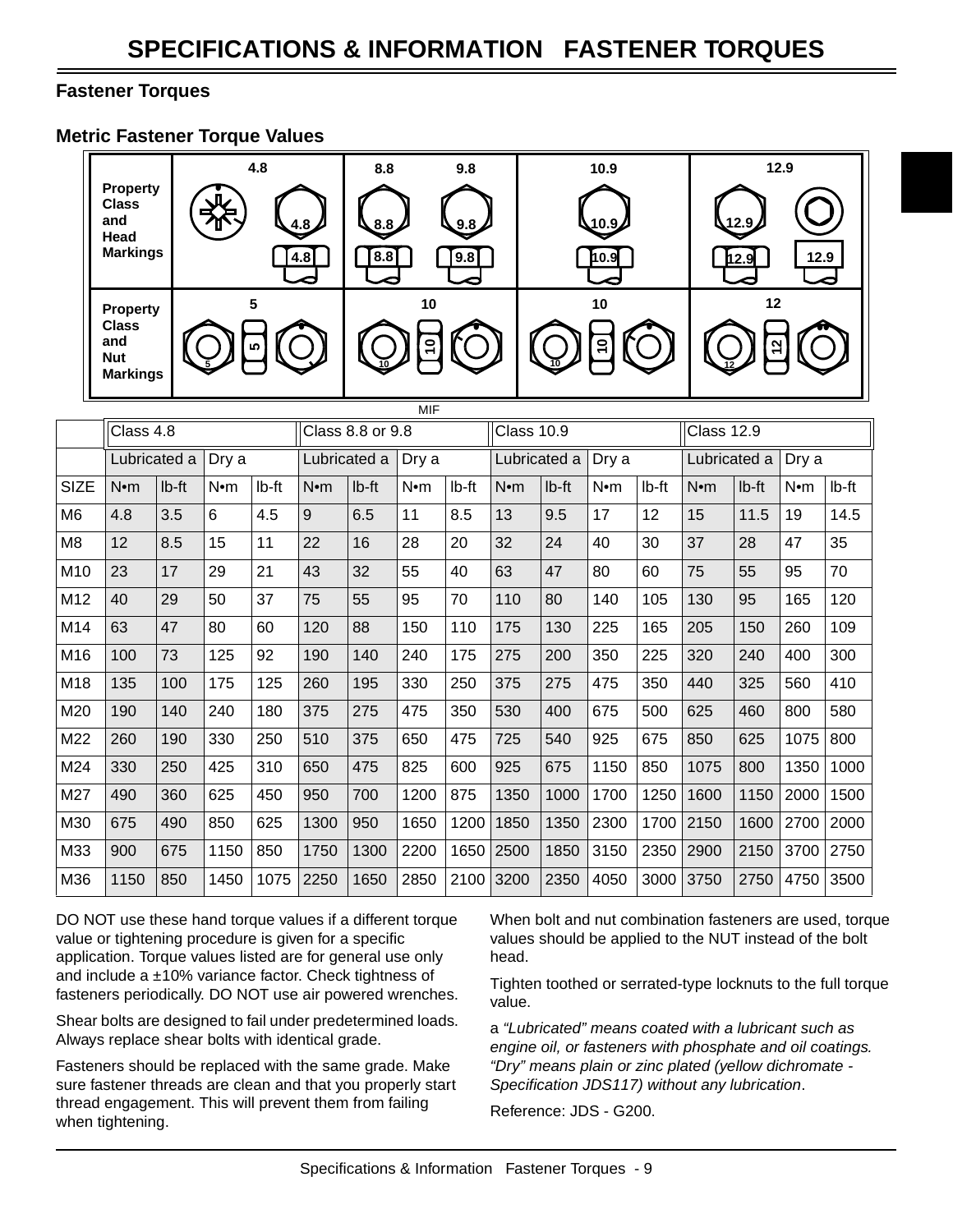#### <span id="page-14-0"></span>**Inch Fastener Torque Values**

| <b>SAE</b><br>Grade<br>and Head<br><b>Markings</b> | 1 or $2^b$<br><b>No Marks</b> | 5.2<br>5.1<br>5 | 8.2<br>8 |
|----------------------------------------------------|-------------------------------|-----------------|----------|
| <b>SAE</b><br>Grade<br>and Nut<br><b>Markings</b>  | <b>No Marks</b>               | 5               | 8        |

| <b>MIF</b>  |                       |       |      |                       |                |       |                       |                     |      |                |              |                |       |       |      |       |
|-------------|-----------------------|-------|------|-----------------------|----------------|-------|-----------------------|---------------------|------|----------------|--------------|----------------|-------|-------|------|-------|
|             | Grade 1               |       |      |                       | Grade 2b       |       |                       | Grade 5, 5.1 or 5.2 |      |                |              | Grade 8 or 8.2 |       |       |      |       |
|             | Lubricated a<br>Dry a |       |      | Lubricated a<br>Dry a |                |       | Lubricated a<br>Dry a |                     |      |                | Lubricated a |                | Dry a |       |      |       |
| <b>SIZE</b> | N•m                   | Ib-ft | N•m  | Ib-ft                 | N•m            | Ib-ft | N•m                   | Ib-ft               | N•m  | lb-ft          | N•m          | Ib-ft          | N•m   | Ib-ft | N•m  | Ib-ft |
| 1/4         | 3.7                   | 2.8   | 4.7  | 3.5                   | $6\phantom{1}$ | 4.5   | 7.5                   | 5.5                 | 9.5  | $\overline{7}$ | 12           | 9              | 13.5  | 10    | 17   | 12.5  |
| 5/16        | 7.7                   | 5.5   | 10   | $\overline{7}$        | 12             | 9     | 15                    | 11                  | 20   | 15             | 25           | 18             | 28    | 21    | 35   | 26    |
| 3/8         | 14                    | 10    | 17   | 13                    | 22             | 16    | 27                    | 20                  | 35   | 26             | 44           | 33             | 50    | 36    | 63   | 46    |
| 7/16        | 22                    | 16    | 28   | 20                    | 35             | 26    | 44                    | 32                  | 55   | 41             | 70           | 52             | 80    | 58    | 100  | 75    |
| 1/2         | 33                    | 25    | 42   | 31                    | 53             | 39    | 67                    | 50                  | 85   | 63             | 110          | 80             | 120   | 90    | 150  | 115   |
| 9/16        | 48                    | 36    | 60   | 45                    | 75             | 56    | 95                    | 70                  | 125  | 90             | 155          | 115            | 175   | 130   | 225  | 160   |
| 5/8         | 67                    | 50    | 85   | 62                    | 105            | 78    | 135                   | 100                 | 170  | 125            | 215          | 160            | 215   | 160   | 300  | 225   |
| 3/4         | 120                   | 87    | 150  | 110                   | 190            | 140   | 240                   | 175                 | 300  | 225            | 375          | 280            | 425   | 310   | 550  | 400   |
| 7/8         | 190                   | 140   | 240  | 175                   | 190            | 140   | 240                   | 175                 | 490  | 360            | 625          | 450            | 700   | 500   | 875  | 650   |
| 1           | 290                   | 210   | 360  | 270                   | 290            | 210   | 360                   | 270                 | 725  | 540            | 925          | 675            | 1050  | 750   | 1300 | 975   |
| $1 - 1/8$   | 470                   | 300   | 510  | 375                   | 470            | 300   | 510                   | 375                 | 900  | 675            | 1150         | 850            | 1450  | 1075  | 1850 | 1350  |
| $1 - 1/4$   | 570                   | 425   | 725  | 530                   | 570            | 425   | 725                   | 530                 | 1300 | 950            | 1650         | 1200           | 2050  | 1500  | 2600 | 1950  |
| $1 - 3/8$   | 750                   | 550   | 950  | 700                   | 750            | 550   | 950                   | 700                 | 1700 | 1250           | 2150         | 1550           | 2700  | 2000  | 3400 | 2550  |
| $1 - 1/2$   | 1000                  | 725   | 1250 | 925                   | 990            | 725   | 1250                  | 930                 | 2250 | 1650           | 2850         | 2100           | 3600  | 2650  | 4550 | 3350  |

DO NOT use these hand torque values if a different torque value or tightening procedure is given for a specific application. Torque values listed are for general use only and include a ±10% variance factor. Check tightness of fasteners periodically. DO NOT use air powered wrenches.

Shear bolts are designed to fail under predetermined loads. Always replace shear bolts with identical grade.

Fasteners should be replaced with the same grade. Make sure fastener threads are clean and that you properly start thread engagement. This will prevent them from failing when tightening.

When bolt and nut combination fasteners are used, torque values should be applied to the NUT instead of the bolt

#### head.

Tighten toothed or serrated-type locknuts to the full torque value.

a *"Lubricated" means coated with a lubricant such as engine oil, or fasteners with phosphate and oil coatings. "Dry" means plain or zinc plated (yellow dichromate - Specification JDS117) without any lubrication*.

b *"Grade 2" applies for hex cap screws (Not Hex Bolts) up to 152 mm (6 in.) long. "Grade 1" applies for hex cap screws over 152 mm (6 in.) long, and for all other types of bolts and screws of any length.*

Reference: JDS - G200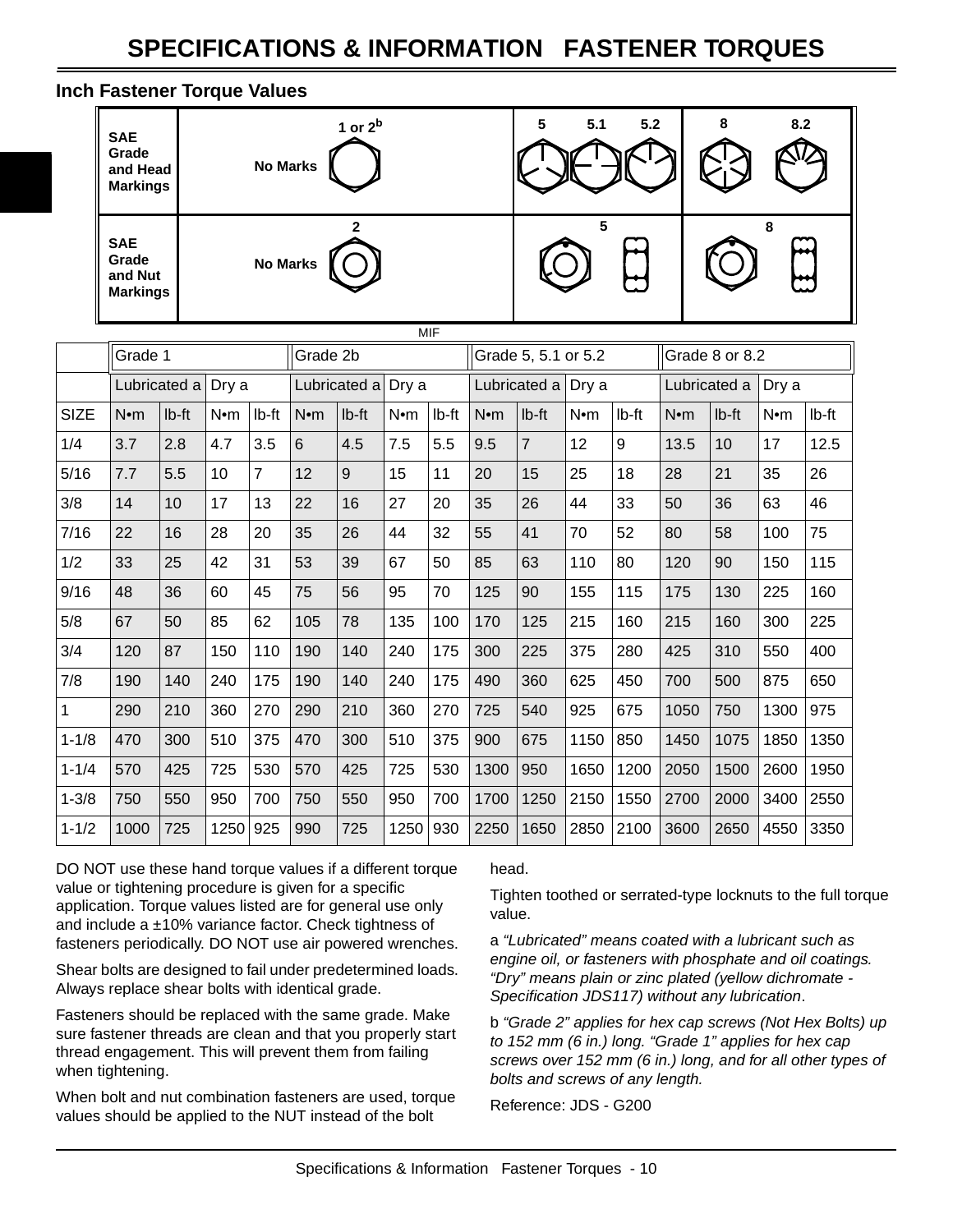## **SPECIFICATIONS & INFORMATION GENERAL INFORMATION**

#### <span id="page-15-0"></span>**General Information**

#### **Gasoline**

#### **4 - Cycle Engines**

c **CAUTION: Avoid Injury! Gasoline is HIGHLY FLAMMABLE, handle it with care. DO NOT refuel machine while: indoors, always fill gas tank outdoors; machine is near an open flame or sparks; engine is running, STOP engine; engine is hot, allow it to cool sufficiently first; smoking.** 

**Help prevent fires: fill gas tank to bottom of filler neck only; be sure fill cap is tight after fueling; clean up any gas spills IMMEDIATELY; keep machine clean and in good repair - free of excess grease, oil, debris, and faulty or damaged parts; any storage of machines with gas left in tank should be in an area that is well ventilated to prevent possible igniting of fumes by an open flame or spark, this includes any appliance with a pilot light. To prevent fire or explosion caused by STATIC ELECTRIC DISCHARGE during fueling:•ONLY use a clean, approved POLYETHYLENE PLASTIC fuel container and funnel WITHOUT any metal screen or filter.**

#### **To avoid engine damage:**

- DO NOT mix oil with gasoline;
- **ONLY use clean, fresh unleaded gasoline with an octane rating (anti-knock index) of 87 or higher**;
- Fill gas tank at the end of each day's operation to help prevent condensation from forming inside a partially filled tank;
- Keep up with specified service intervals.

Use of alternative oxygenated, gasohol blended, unleaded gasoline is acceptable as long as:

- The ethyl or grain alcohol blends DO NOT exceed 10% by volume or
- Methyl tertiary butyl ether (MTBE) blends DO NOT exceed 15% by volume

RFG (reformulated) gasoline is acceptable for all machines designed for use of regular unleaded fuel. Older machines (that were designed for leaded fuel) may see some accelerated valve and seat wear.



MIF

c **CAUTION: Avoid Injury! California Proposition 65 Warning: Gasoline engine exhaust from this product contains chemicals known to the State of California to cause cancer, birth defects, or other reproductive harm.**

#### **Gasoline Storage**

**IMPORTANT: Avoid damage! Keep all dirt, scale, water or other foreign material out of gasoline.**

Keep gasoline stored in a safe, protected area. Storage of gasoline in a clean, properly marked ("UNLEADED GASOLINE") POLYETHYLENE PLASTIC container WITHOUT any metal screen or filter is recommended. DO NOT use de-icers to attempt to remove water from gasoline or depend on fuel filters to remove water from gasoline. Use a water separator installed in the storage tank outlet. BE SURE to properly discard unstable or contaminated gasoline. When storing the machine or gasoline, it is recommended that you add **John Deere Gasoline Conditioner and Stabilizer (TY15977)** or an equivalent to the gasoline. BE SURE to follow directions on container and to properly discard empty container.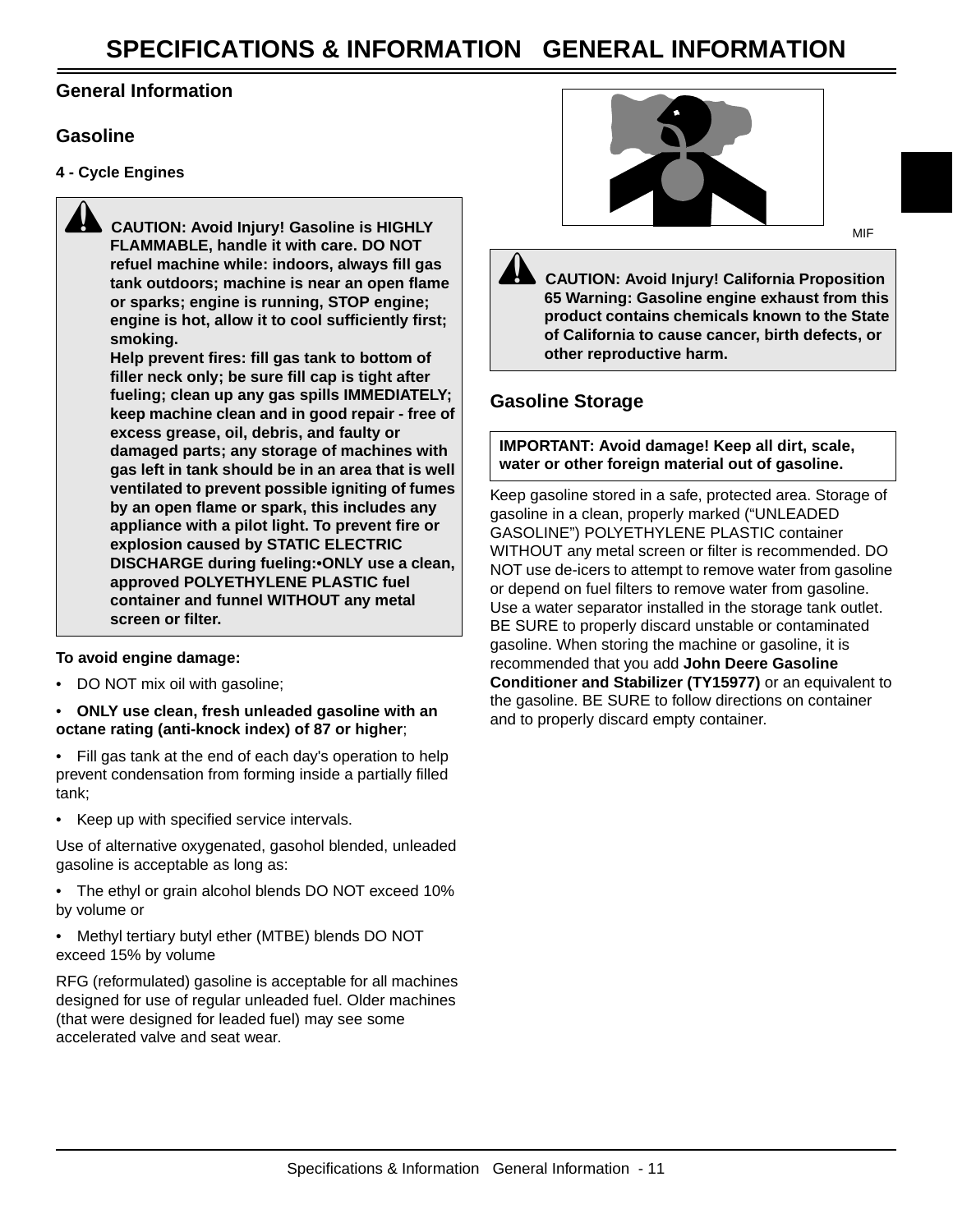#### <span id="page-16-0"></span>**Engine Oil - North America**

Use the appropriate oil viscosity based on the expected air temperature range during the period between recommended oil changes. Operating outside of these recommended oil air temperature ranges may cause premature engine failure.

The following John Deere oil is PREFERRED:

• **TORQ-GARD SUPREME® - SAE 5W-30.**

The following John Deere oils are **also recommended**, based on their specified temperature range:

- **TURF-GARD® SAE 10W-30;**
- **PLUS-4® SAE 10W-30;**
- **TORQ-GARD SUPREME® SAE 30.**

Other oils may be used if above John Deere oils are not available, provided they meet one of the following specifications:

- SAE 5W-30 API Service Classification SG or higher;
- SAE 10W-30 API Service Classification SG or higher;
- SAE 30 API Service Classification SC or higher.



## **Engine Oil - Europe**

Use the appropriate oil viscosity based on their expected air temperature range during the period between recommended oil changes. Operating outside of these recommended oil air temperature ranges may cause premature engine failure.

The following John Deere oils are PREFERRED:

- **TORQ-GARD SUPREME® SAE 5W-30;**
- **UNI-GARD™ SAE 5W-30.**

The following John Deere oils are **also recommended**, based on their specified temperature range:

- **TORQ-GARD SUPREME® SAE 10W-30;**
- **UNI-GARD™ SAE 10W-30;**

• **TORQ-GARD SUPREME® - SAE 30**

#### • **UNI-GARD™ - SAE 30.**

Other oils may be used if above John Deere oils are not available, provided they meet one of the following specifications:

• CCMC Specification G4 or higher.



## **Engine Break - In Oil**

**IMPORTANT: Avoid damage! ONLY use a quality break-in oil in rebuilt or remanufactured engines for the first 5 hours (maximum) of operation. DO NOT use oils with heavier viscosity weights than SAE 5W-30 or oils meeting specifications API SG or SH, these oils will not allow rebuilt or remanufactured engines to break-in properly.**

The following John Deere oil is PREFERRED:

• John Deere **BREAK-IN ENGINE OIL**.

John Deere BREAK-IN ENGINE OIL is formulated with special additives for aluminum and cast iron type engines to allow the power cylinder components (pistons, rings, and liners as well) to "wear-in" while protecting other engine components, valve train and gears, from abnormal wear. Engine rebuild instructions should be followed closely to determine if special requirements are necessary.

John Deere BREAK-IN ENGINE OIL is also recommended for non-John Deere engines, both aluminum and cast iron types.

The following John Deere oil is **also recommended as a break-in engine oil**:

#### • **TORQ-GARD SUPREME® - SAE 5W-30.**

If the above recommended John Deere oils are not available, use a break-in engine oil meeting the following specification during the first 5 hours (maximum) of operation:

• SAE 5W-30 - API Service Classification SE or higher.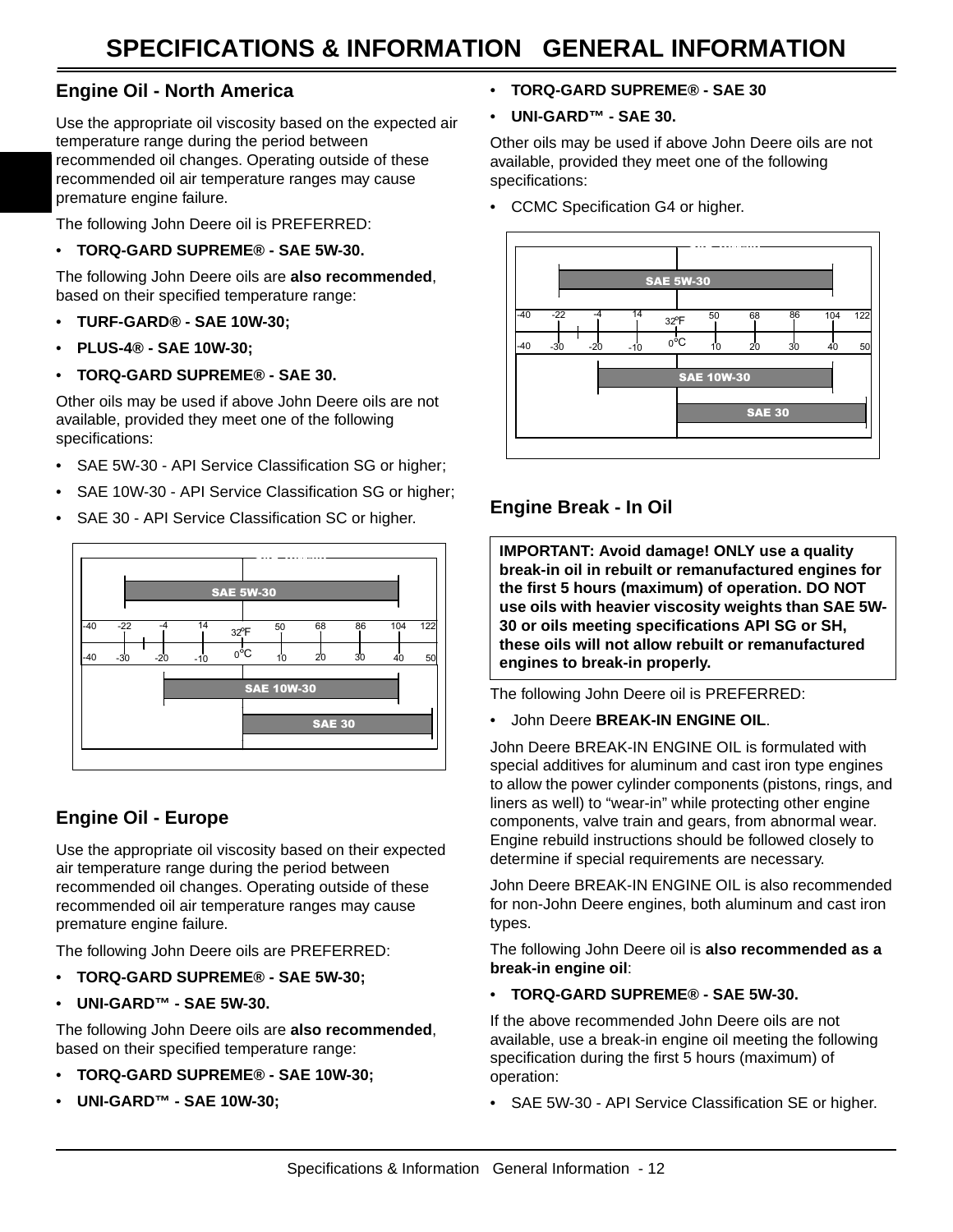<span id="page-17-0"></span>SAE 5W-30 - CCMC Specification G4 or higher.

**IMPORTANT: Avoid damage! After the break-in period, use the John Deere oil that is recommended for this engine.**



## **Hydrostatic Transmission Oil**

Use the appropriate oil viscosity based on these air temperature ranges. Operating outside of these recommended oil air temperature ranges may cause premature hydrostatic transmission or hydraulic system failures.

**IMPORTANT: Avoid damage! Use only the oils recommended. HY-GARD® - JDM J20C can be mixed with 5W30 or 10W30 in this application.**

**Use LOW VISCOSITY HY - GARD® oil.** 

The following John Deere oil is **PREFERRED**:

• **HY-GARD® - JDM J20C**.

The following John Deere transmission oil is also recommended if above preferred oil is not available:

• **5W30 or 10W30.**

Other oils may be used if above recommended John Deere oils are not available, provided they meet one of the following specifications:

• John Deere Standard JDM J20C.



#### **Anti-Corrosion Grease**

This anti-corrosion grease is formulated to provide the best protection against absorbing moisture, which is one of the major causes of corrosion. This grease is also superior in its resistance to separation and migration.

The following anti-corrosion grease is PREFERRED:

• DuBois MPG-2® Multi-Purpose Polymer Grease - M79292.

Other greases may be used if they meet or exceed the following specifications:

• John Deere Standard JDM J13A2, NLGI Grade 1.



## **Alternative Lubricants**

Conditions in certain geographical areas outside the United States and Canada may require different lubricant recommendations than the ones printed in this technical manual or the operator's manual. Consult with your John Deere Dealer, or Sales Branch, to obtain the alternative lubricant recommendations.

**IMPORTANT: Avoid damage! Use of alternative lubricants could cause reduced life of the component.**

If alternative lubricants are to be used, it is recommended that the factory fill be thoroughly removed before switching to any alternative lubricant.

## **Synthetic Lubricants**

Synthetic lubricants may be used in John Deere equipment if they meet the applicable performance requirements (industry classification and/or military specification) as shown in this manual.

The recommended air temperature limits and service or lubricant change intervals should be maintained as shown in the operator's manual.

Avoid mixing different brands, grades, or types of oil. Oil manufacturers blend additives in their oils to meet certain specifications and performance requirements. Mixing different oils can interfere with the proper functioning of these additives and degrade lubricant performance.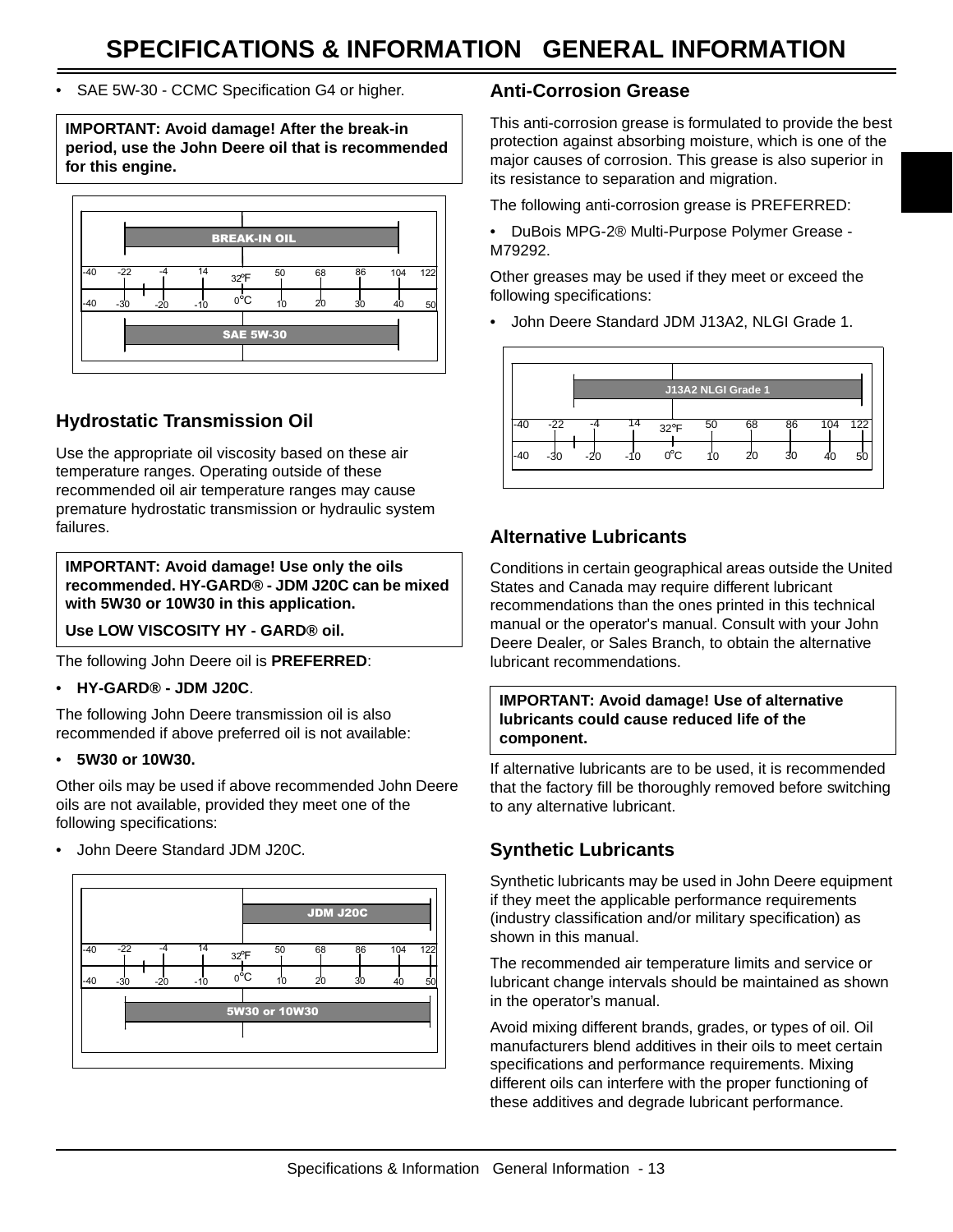#### <span id="page-18-0"></span>**Lubricant Storage**

All machines operate at top efficiency only when clean lubricants are used. Use clean storage containers to handle all lubricants. Store them in an area protected from dust, moisture, and other contamination. Store drums on their sides. Make sure all containers are properly marked as to their contents. Dispose of all old, used containers and their contents properly.

## **Mixing Of Lubricants**

In general, avoid mixing different brands or types of lubricants. Manufacturers blend additives in their lubricants to meet certain specifications and performance requirements. Mixing different lubricants can interfere with the proper functioning of these additives and lubricant properties which will downgrade their intended specified performance.

## **Chassis Grease**

Use the following grease based on the air temperature range. Operating outside of the recommended grease air temperature range may cause premature failures.

**IMPORTANT: Avoid damage! ONLY use a quality grease in this application. DO NOT mix any other greases in this application. DO NOT use any BIO-GREASE in this application.**

The following John Deere grease is PREFERRED:

- **HIGH-TEMPERATURE EP GREASE® JDM J13E4, NLGI Grade 2.**
- **GREASE-GARD™ JDM J13E4, NLGI Grade 2.**

Other greases may be used if above preferred John Deere grease is not available, provided they meet the following specification:

• John Deere Standard JDM J13E4, NLGI Grade 2.



#### **Oil Filters**

**IMPORTANT: Avoid damage! Filtration of oils is critical to proper lubrication performance. Always change filters regularly.**

The following John Deere oil filters are PREFERRED:

• Automotive And Light Truck Engine Oil Filters.

Most John Deere filters contain pressure relief and antidrainback valves for better engine protection.

Other oil filters may be used if above recommended John Deere oil filters are not available, provided they meet the following specification:

• ASTB Tested In Accordance With SAE J806.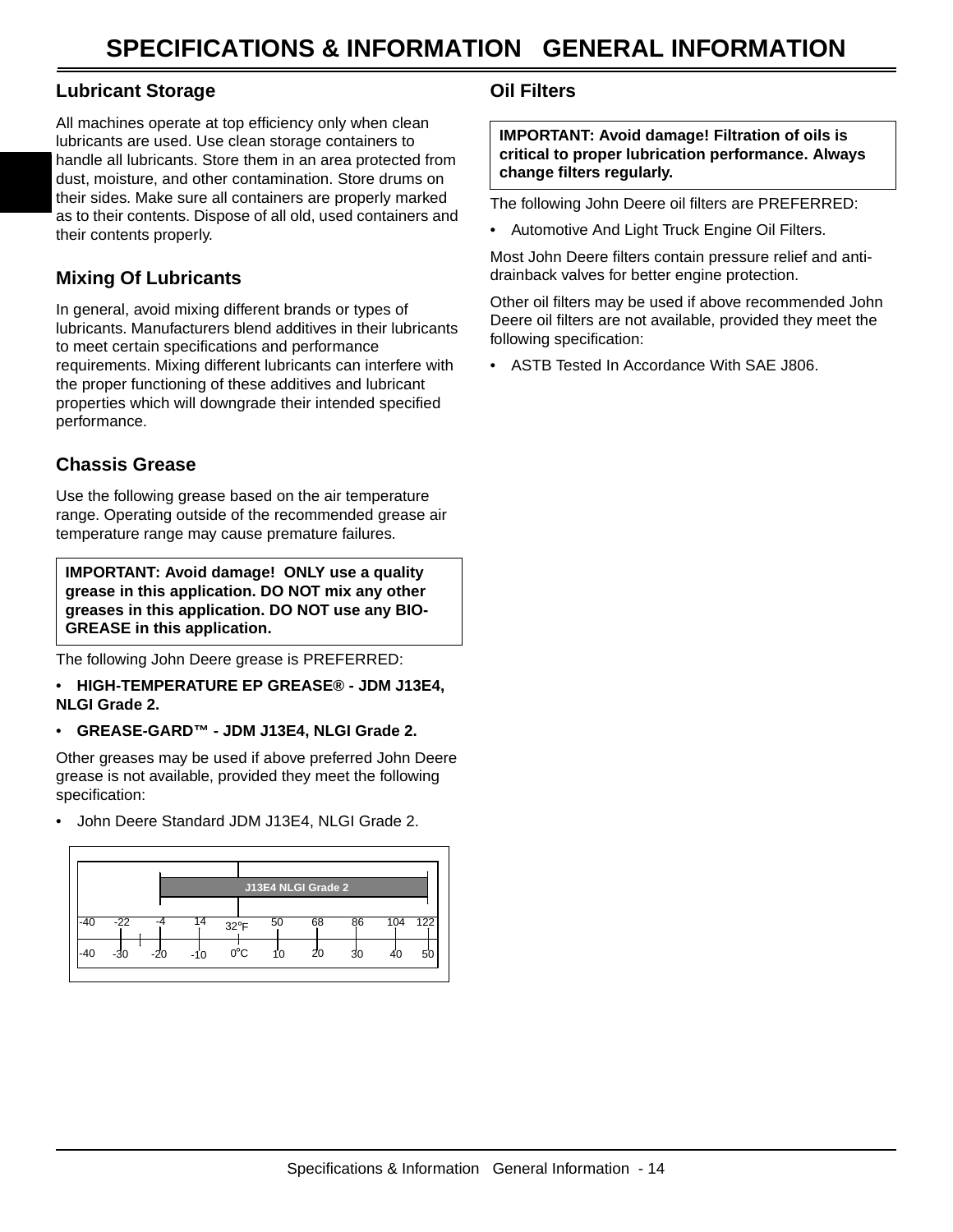## <span id="page-19-0"></span>**SPECIFICATIONS & INFORMATION SERIAL NUMBER LOCATIONS**

#### **Serial Number Locations**

#### **Product Identification Number (PIN)**

When ordering parts or submitting a warranty claim, it is IMPORTANT that you include the product identification number and the component product identification numbers.

The location of identification numbers and component product identification numbers are shown.



M99748

**Engine Identification Number - Kohler**



M99653

#### **Engine Identification Number - Kawasaki**



MX16331

#### **Engine Identification Number - Briggs & Stratton**



M99656

## **Hydrostatic Transaxle Identification Number**



M99749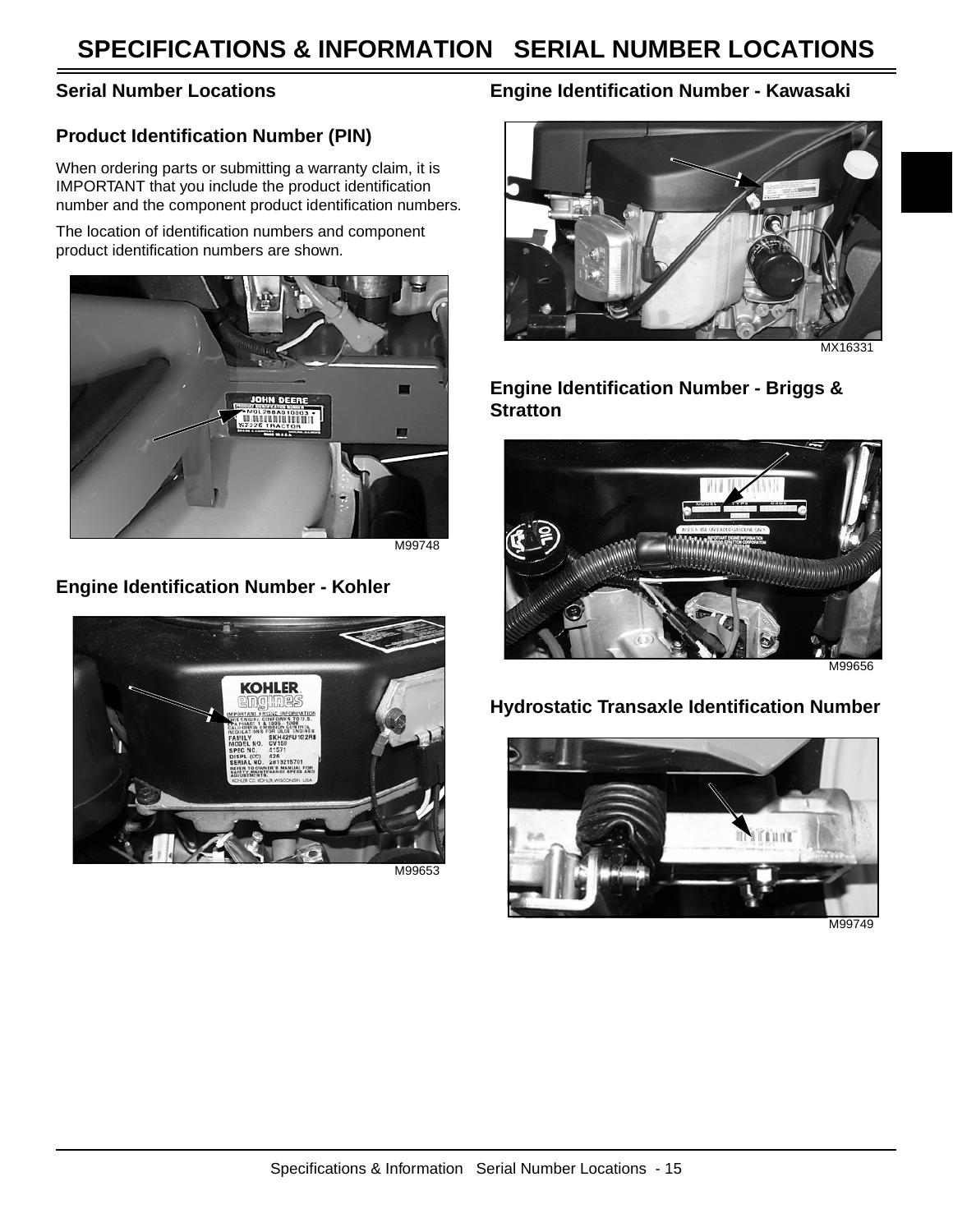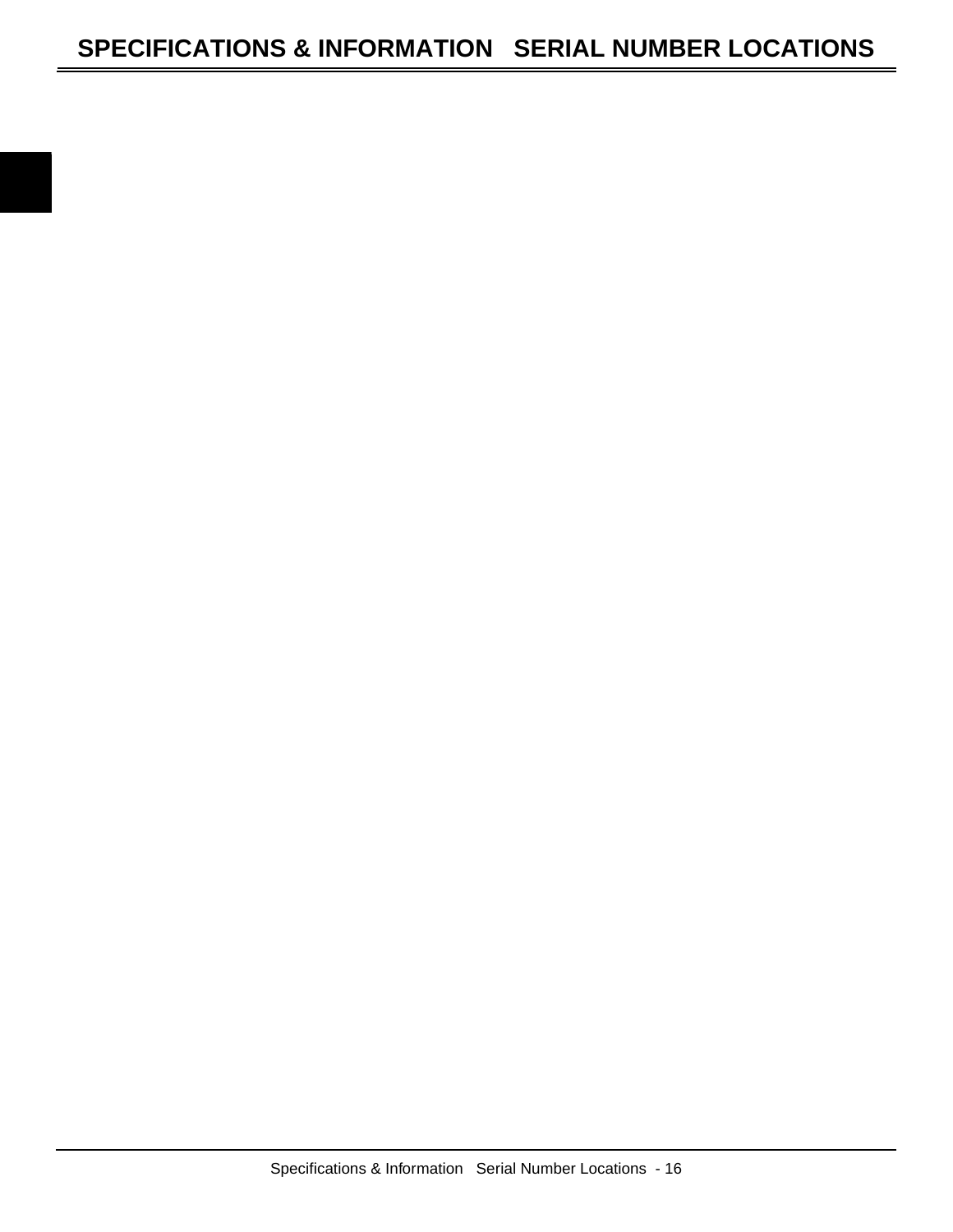

## **[JOHN DEERE GT225 GT235 GT235E GT245 Repair Manual](https://catexcavatorservicerepairmanual.com/john-deere-gt225-gt235-service-repair-manual/)**

This Original Factory Manual Includes Detailed Repair Information for the John Deere GT225, GT235, GT235E, GT245 Garden Tractors. It contains guidance on repair, operation and diagnostics, special instructions for repair and maintenance, instructions for installation and adjustment, assembly and disassembly instructions, step by step instructions, technical specifications, illustrations, detailed schematics and diagrams, troubleshoot and any additional information for John Deere GT225, GT235, GT235E, GT245 Garden Tractors.

Models Covered:

=========

John Deere GT225 Garden Tractors John Deere GT235 Garden Tractors John Deere GT235E Garden Tractors John Deere GT245 Garden Tractors

Contents as Follows:

========= Safety Specifications and information Engine-Kohler Engine-Briggs and Stratton Engine-Kawasaki (FH580V) Engine-Kawasaki (FH601V) Electrical Power train - Hydrostatic Steering Attachments **Miscellaneous** 

Auto Repair Manuals can save you a ton of time. These bundles are finished with all your vehicle data needs. You will unquestionably appreciate perusing the pages and figuring out how to fix the various pieces of your vehicle. It makes you state-of-the-art and more information. Presently, you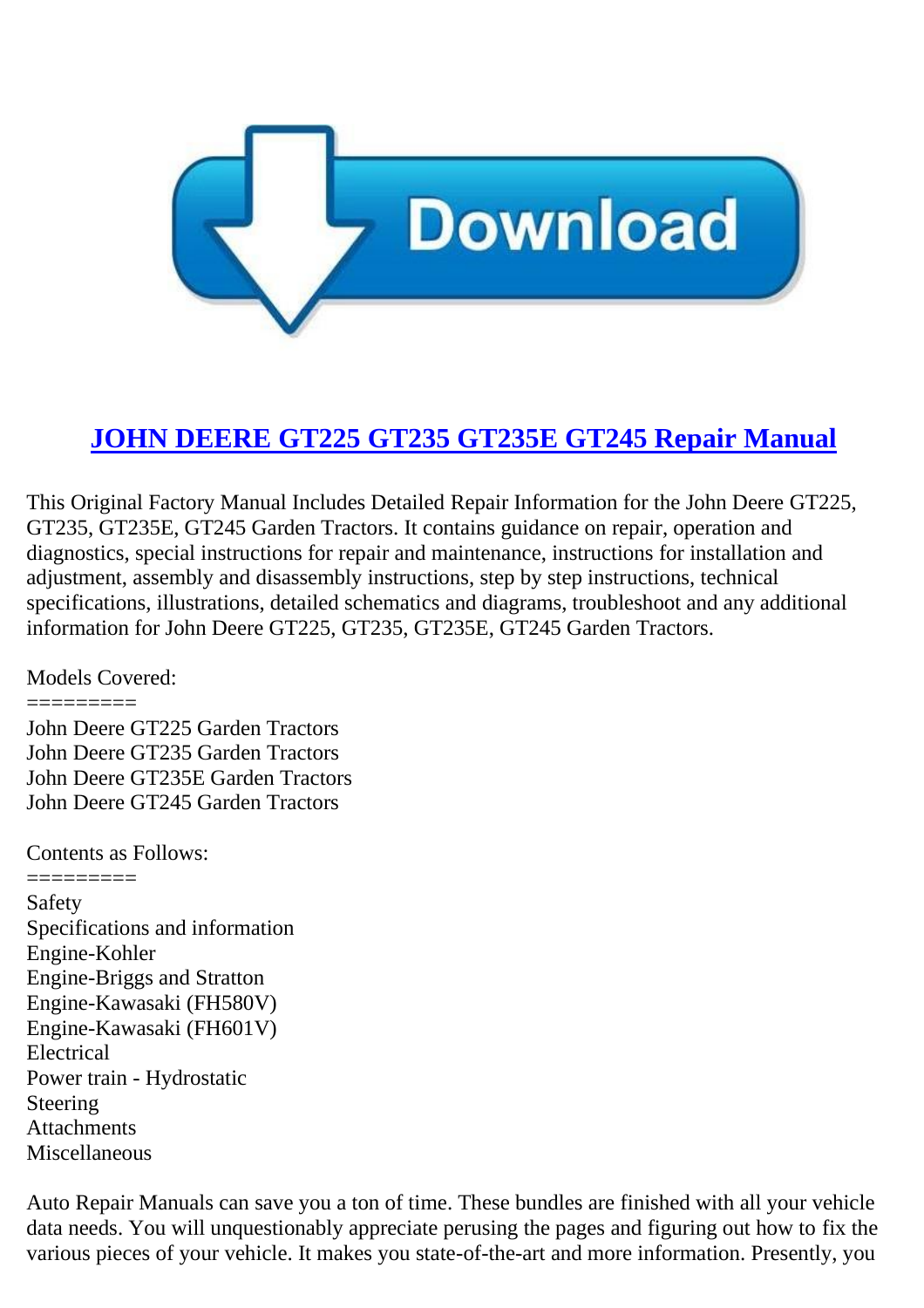dont need to depend on your repairman for the least complex vehicle fix. You can do it at the solace of your carport. Its a great action that permits you to enter the domain of your vehicle. All pages are printable, so print off what you need and bring it with you into the carport or workshop. This manual won't ever get messy and tear as you can keep it securely on your PC and print the pages you need in matter of seconds.

This manual comes in PDF design. It is printable, without limitations, contains accessible content, bookmarks, crosslinks for simple route. It tends to be seen and zoomed on any PC, you can without much of a stretch duplicate, save, and print the data you need. In the event that vital, you can print pages, pictures, graphs, or the whole manual totally. We prescribe to utilize Adobe PDF Reader, to be certain all pictures/illustrations will show accurately.

This manual comes in PDF format. It is printable, without restrictions, contains searchable text, bookmarks, crosslinks for easy navigation. It can be viewed and zoomed on any computer, you can easily copy, save, and print the information you need. If necessary, you can print pages, pictures, charts, or the entire manual completely. We recommend to use Adobe PDF Reader, to be sure all images / graphics will display correctly.

# **[JOHN DEERE GT225 GT235 GT235E GT245 Repair](https://catexcavatorservicerepairmanual.com/john-deere-gt225-gt235-service-repair-manual/)  [Manual](https://catexcavatorservicerepairmanual.com/john-deere-gt225-gt235-service-repair-manual/)**

John Deere GT225 GT235 GT235E GT245 Garden Tractor Factory Service Repair Workshop Manual Download

This manual covers all repairs with very easy to follow step-by-step instructions, pictures & Wiring diagrams.

All Servicing & Repair procedures are covered A-Z, routine maintenance is also covered. This manual is in PDF format and will work on any PC/MAC computer.

FAQ: What models are covered in this manual? All models for the above stated years and all engine types are included.

FAQ: What type of information is covered? Every manual is packed with all aspects of Service, repair & maintenance.

FAQ: How long is delivery?

Delivery on this item is INSTANT once your have paid with your Credit/Debit/PayPal Account, there is no shipping involved you will receive this manual right away! You Can Fix It Today!